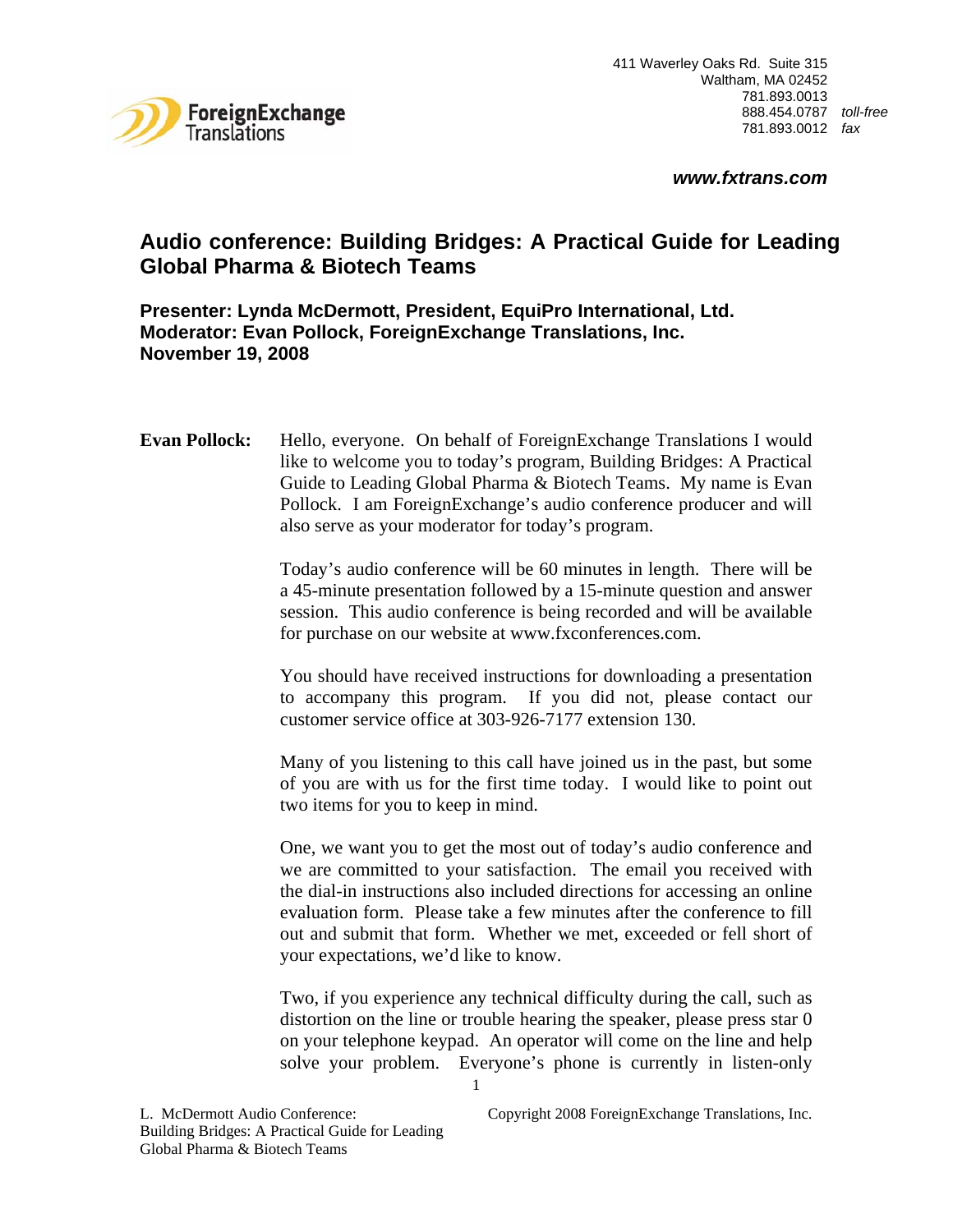

# *www.fxtrans.com*

mode, so if you summon an operator by hitting star 0, you will not interrupt the speaker and no one will hear you asking for help.

Now I would like to introduce your speaker for today, Lynda McDermott. Lynda McDermott is the president of EquiPro International Ltd., a New York City-based international management consulting firm which specializes in the strategic development of organizations and their employees. Her experience involves over 30 years of live management and internal and external consulting.

Over the last 20 years her firm has provided consulting services in strategic planning, leadership, team development and executive coaching performance management, 360-degree assessment, business development, change management and organization effectiveness in a wide variety of industries.

Lynda is a frequent speaker and is co-author of the best selling book, World Class Team, and author of the best selling book titled, Caught in the Middle: How to Survive and Thrive in Today's Management Squeeze.

Without further delay I will now turn it over to your speaker, Lynda McDermott.

**Lynda McDermott:** Good morning, everybody. At least it's good morning here in New York City. I'm not sure who all is on the line and where you're located, so it could be good afternoon or good evening.

> I should tell you in advance that I'm used to doing in-face seminars where people just interrupt all the time and ask questions. But in this format what I'd like you to do is, as I'm going over my slides and my presentation, as Evan said, please jot down your questions and we'll have plenty of time at the end to get them answered.

> The name of this presentation is Building Bridges: A Practical Guide for Leading Global Pharma & Biotech Teams. I want to emphasize the word "practical" because what I've done for this presentation is really loaded you up with slides -- many of which I will cover in detail, but some of which I will just note them -- with the tools that I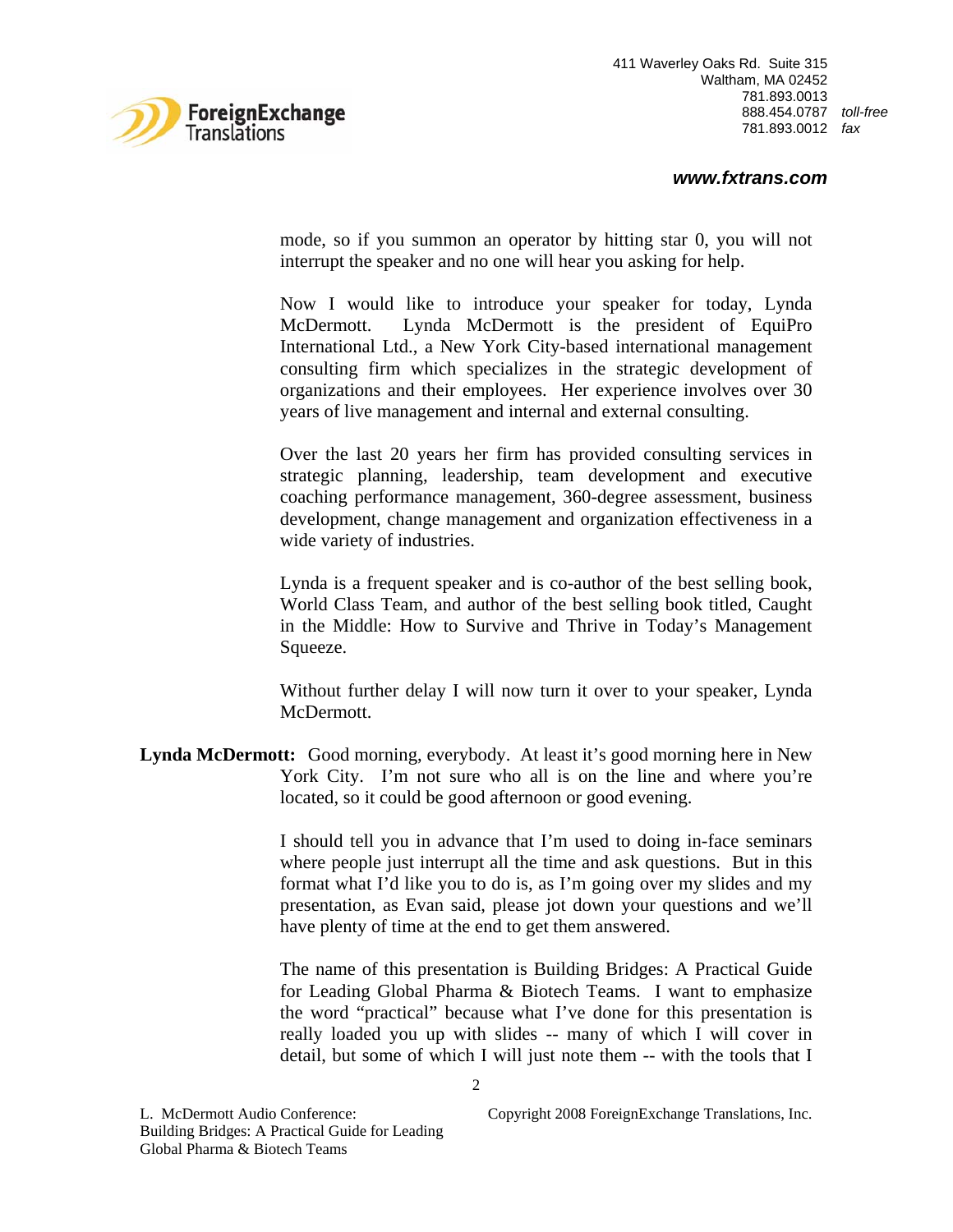

actually use in launching and developing world class and global teams. So you're getting my intellectual property, which I'm glad to share, because these tools have been really, really helpful.

I've worked with global teams in over 25 countries, from Montreal to Mexico City, from Seoul, Korea to Sydney, Australia, sometimes New Jersey and sometimes New York as well. And I love this work. It is really fascinating to deal with people from different cultures and different functions. And I think the complexity is what I've always enjoyed about it.

And at the same time, as I move to Slide 2, I want to share with you an exercise that we do whenever we launch a global team. It's a very simple exercise. I divide the group into halves, and I say, "You over on this side of the room, I want you to think about a dream team experience, an experience working on a team of any time, but particularly global or regional, that was a wonderful experience for you. And on the other side of the room I want you to think of a terrible experience that you've had working on a team -- global, regional or any other type of a team." They put their ideas down on a flipchart of what contributed to this either dream team or nightmare team.

The thing that I have found fascinating over the years is that if I put up those flipcharts of dream teams on one side and nightmare teams on the other, whether I'm in Mexico or Thailand or China or Korea or France, the flipcharts remain the same. I would not be able to tell which flipchart came from which part of the world.

So the point of that is to say that although global teams are highly complex and you're dealing with people who have different cultures and different languages and different time zones, what I have found is that people are people and the experiences that people want working on these global teams are more or less universal, with of course the changes that come as a result of different cultures and different company cultures as well. So again, complex. But I like to keep it simple and that's what you'll be seeing today.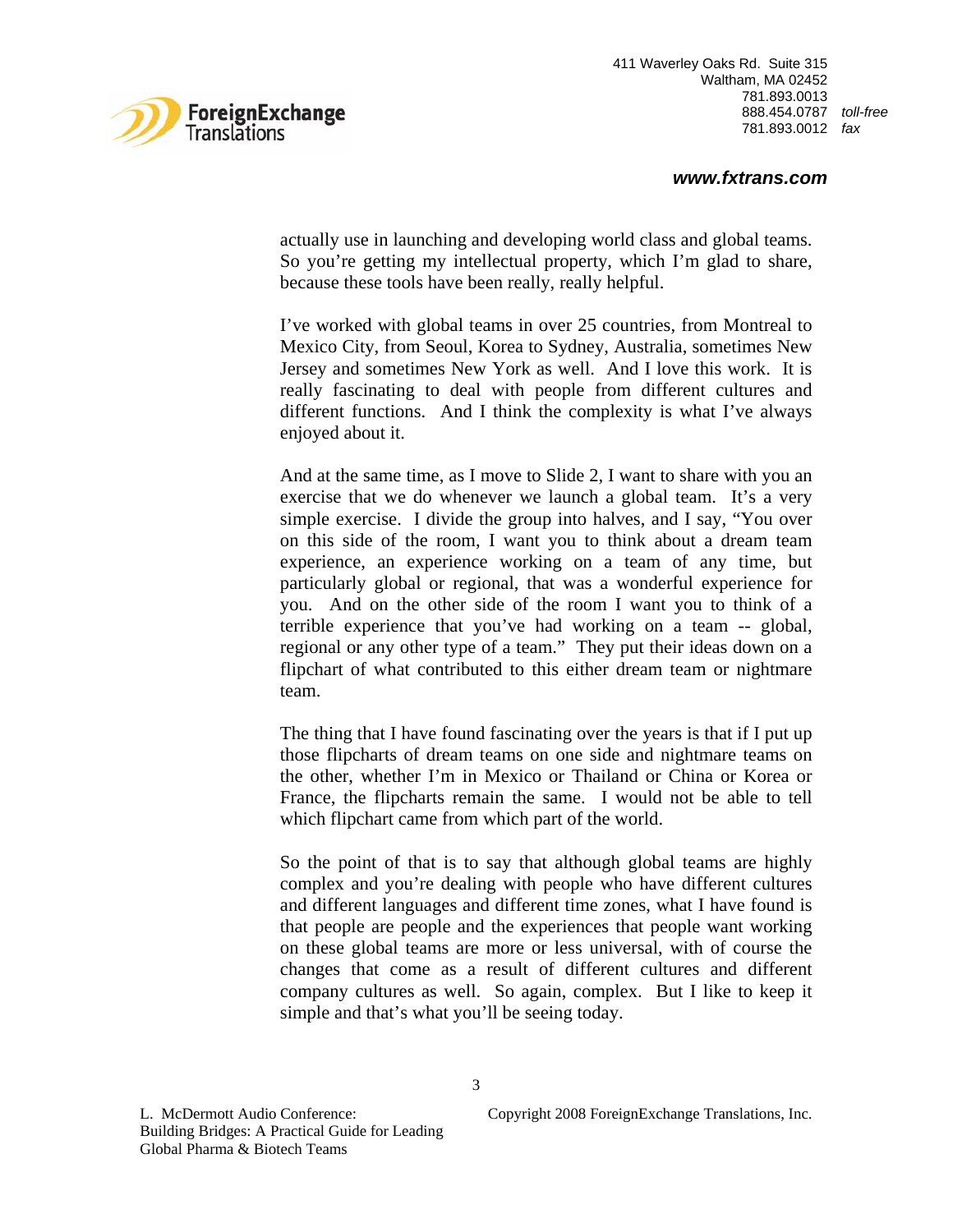

# *www.fxtrans.com*

So the objectives that we have today -- I'm on Slide 3 -- are to look at what do you do to launch these global teams, what are some ideas for developing these teams, and what are some ideas for how you should lead these teams? More specifically, what I hope you get out of this today is to really understand the benefits and challenges of working on these global pharma and biotech teams.

Let me parenthetically say a couple of weeks ago I was in Chicago doing a similar program for the HBA, the Healthcare Businesswomen's Association. And most of the people in the audience, who were all women, were actually working on global teams and leading global teams. So I don't know in this audience whether or not you're already working on global teams or you're anticipating working on global teams. But there will be something here I think, for both types of audiences.

I think that based on my work and our work with global teams, I think we've come up with some best practices. And so you'll be able to evaluate your team's effectiveness against those. Again, I want to share some tools with you for how to launch a successful global team, assess your global team leadership skills and learn how to build bridges over the wide range of diversity that these teams represent.

I'm on Slide 5 now. Much of the work that we've done has been captured in this book called World Class Teams that was written after I was doing a major whirlwind tour, going around the globe launching various global and regional teams. That's where we got a lot of our learning. And so this book captures in depth a lot of what I'm going to cover today.

Let's start off with a definition. I'm on Slide 6. For me, this is a pretty simple definition that says, "What is a team?" When two or more people are brought together and commit and hold themselves mutually accountable for a significant organizational purpose. Of course, if you're really going to be a team and succeed as a team, then each individual team member needs to align their own personal agendas or subordinate their personal agendas to that of the team.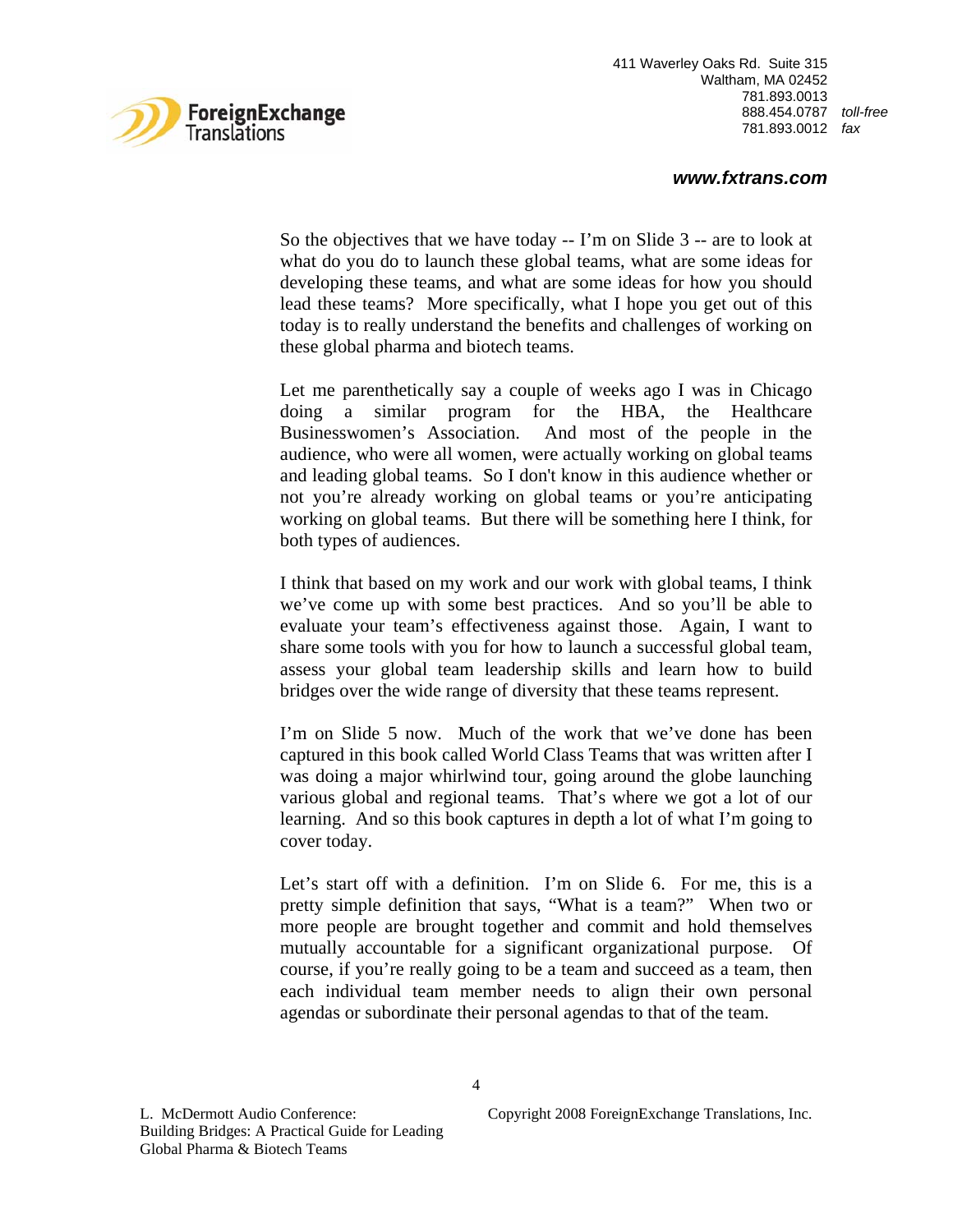

## *www.fxtrans.com*

A team is different for me than a working group. A working group of people is a group of people who just have to report to somebody administratively but aren't mutually accountable for delivering any kind of a result, whereas a high-performance team, which is what we're aiming for with these global teams, they really need to commit to a certain set of deliverables. I'll talk more about that a little bit later when we look at goal setting.

But it's important to differentiate when you're setting up these teams, are we just a loose group of people who will come together periodically to just share information -- what I call FYI -- for your information group? Or do we really need to be a high performing team? The premise of this presentation is for groups of people that really need to be a high performing team.

Before my book came out - I'm joking - this was the best book on the market -- The Wisdom of Teams. You can't see me smiling but I am. I like this model. I use this model with permission from the authors because I think it really does show the difference of how you need to work on team effectiveness if you really need to be a team.

What this slide shows -- I'm on Slide 8 -- is that if you're operating as a working group and need to be a team, by definition, the impact that you have on an organization's performance is limited because you're operating in silos, whereas if you need to be upper right-hand corner, a high performing team, what that says is that you're going to have to spend time on team effectiveness.

So the teams that I work with, the contract that I always engage in with a team that really wants to be a high performing team is that we come together for a launch. But that should not be the first and only time that we come together to work on the team's effectiveness.

So for example, I'm working with a group of people right now. They are a Latin American team and Africa-Middle East team. And we brought these teams to New York from those two regions in November and January. We had two different waves. We launched about ten different product teams.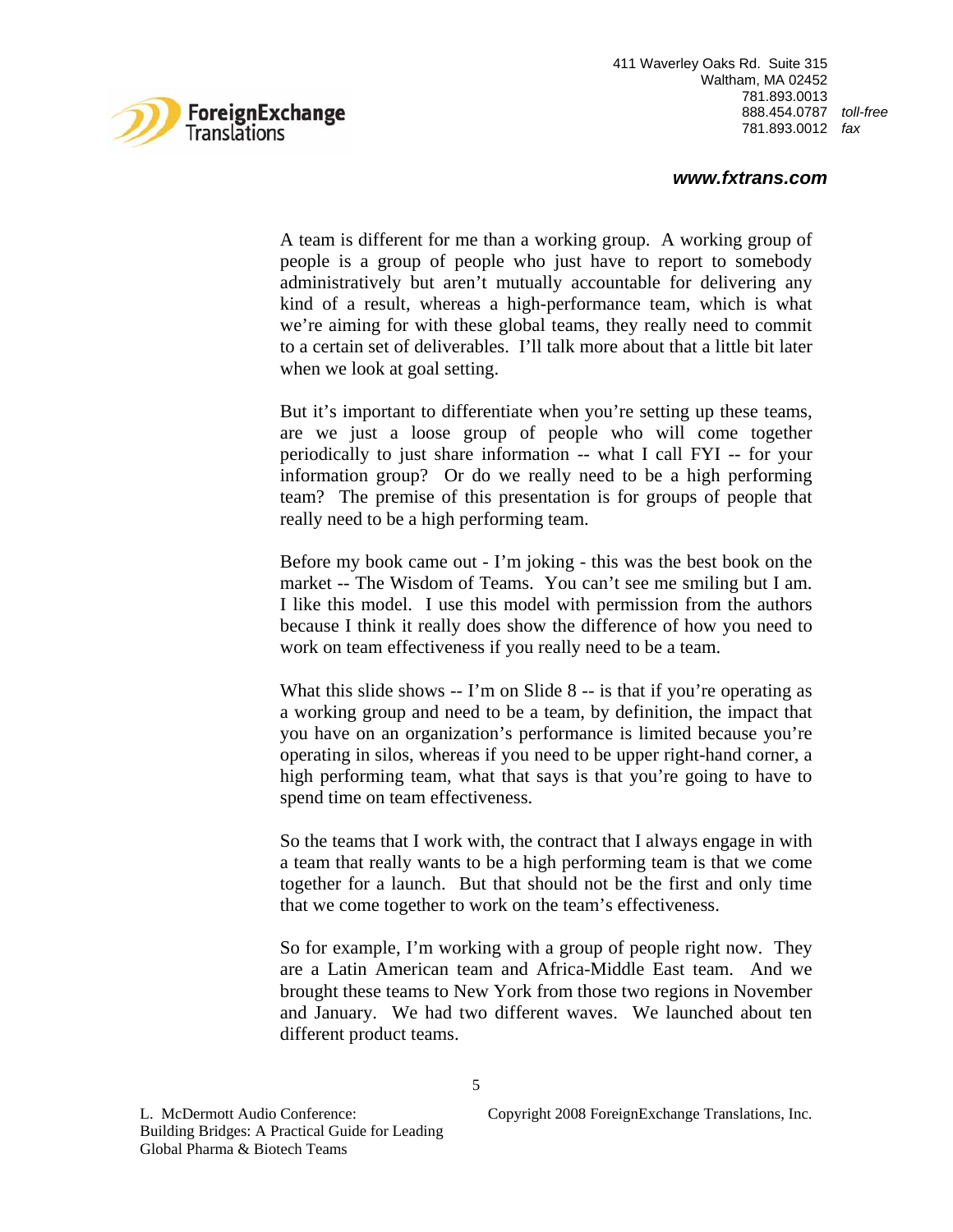

# *www.fxtrans.com*

By the way, I should have said in the introduction that these teams that I work with are not just commercial teams. I've worked with clinical teams and research development teams and so forth. These teams though, that I'm talking about in Latin American and Africa-Middle East, are product launch teams. So the products are already on the market.

The agreement that we have with the client is that not only did we bring them together November and January, but we had the team leaders all together back in New York in June. Then I was just in Cairo and Mexico City doing a team effectiveness session with each of these teams, so that if you really want to be a high performing team, what we've learned is that despite technology and despite cutbacks and travel budgets, it really matters when these teams are brought together face to face.

I need to differentiate, as I'm working on their slide, just to differentiate between a real team and a high performing team, I think it's an important distinction that the authors made, which is a real team can get good results for the organization but a high performing team, according to their definition, is a team that also cares about what its team members want to accomplish.

So for example, a story that relates to that, I was working with a European product team. And the team leader, after presenting his slides, said to me that he wanted to adjust the agenda the next day to make sure that he heard from each of his team members what they wanted to get out of joining this European product team. It was a situation where the team members were going to continue to work 50% of the time in their countries and then work on the European product team another 50%. He wanted to make sure that their agendas and their career goals got met in that process as well.

Moving on then to Slide 9, what is the definition of a global team? Well again, working off that definition of a team, it's a group of people who interact across global boundaries on interdependent tasks guided by a common purpose and usually are committed and accountable for high performance results, who don't perhaps report to the same boss, work in the same function, work in the same location or

L. McDermott Audio Conference: Copyright 2008 ForeignExchange Translations, Inc.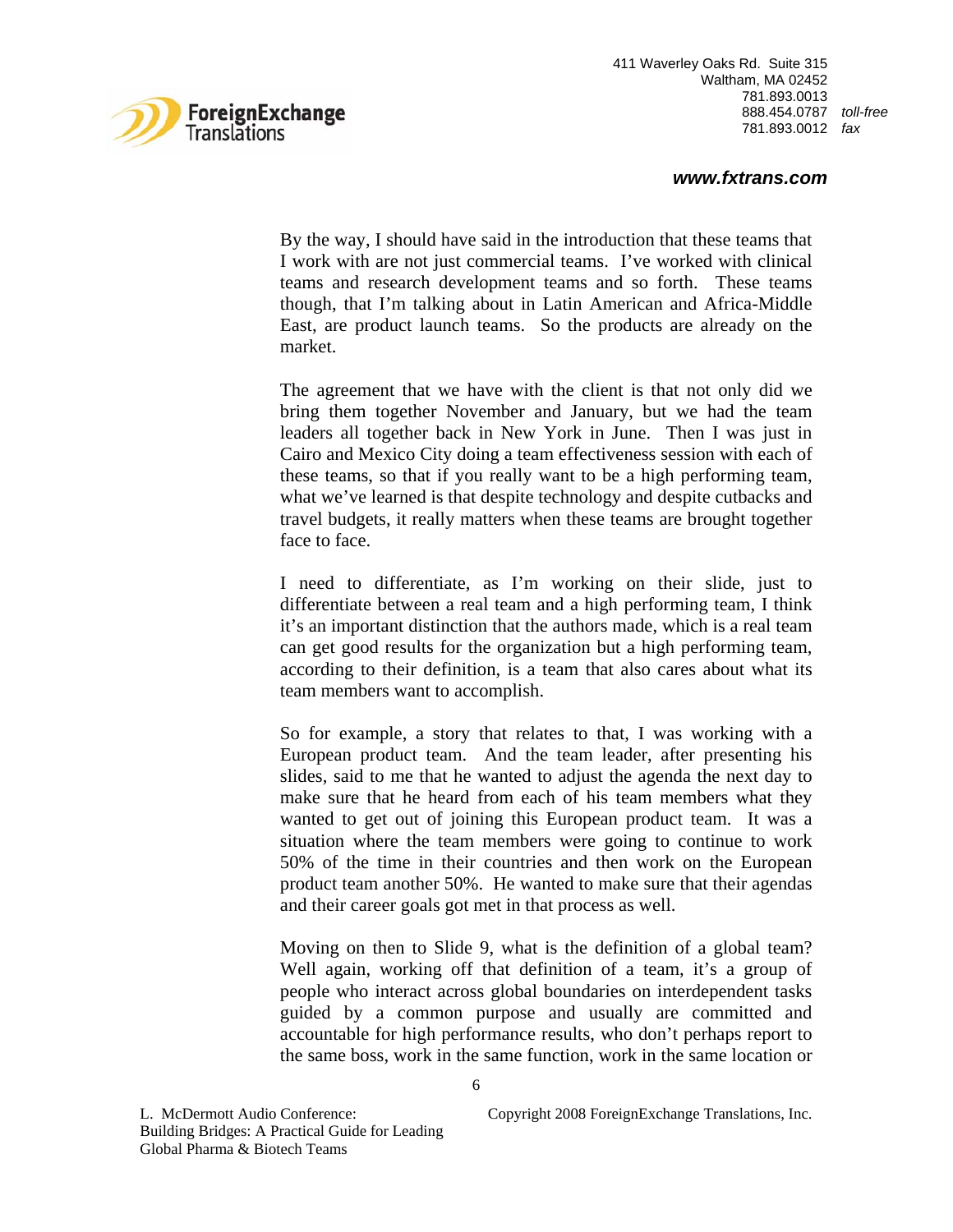

country, may not even work in the same company -- that has to do with alliance teams -- may not work in the same time zone, and may not even speak the same first language.

So you can see that every time you add a "cross" -- cross-functional, cross-cultural, cross-company -- you're adding a layer of complexity.

What are the trends? Again, I'm not going to read the slides. You have it available to you. But the biggest trends I have seen that have affected and increased the number of global teams is really technology. Technology has enabled us to kind of erase the boundaries that were held on us by geography and allowed us to bring experts from all over the globe to work on a product or work on a project. I think that's the great thing that's happened is that we're now not limited in terms of our functional expertise to geography. There's some real benefit, I think.

What I'm finding with my clients is that again, they're not bound by the expertise. But also the benefit is that they can get efficiency benefits by, for example, forming a regional product team that puts together the product platform and the brand campaign, and then can farm it out to the country to then localize it. So there's some cost effectiveness and cost efficiency. But also I think it's getting really, really smart people on the global and regional team who then can look at the local markets and develop a regional or global plan that can be adapted.

I'm on to Slide 12 now. I think one of the critical things when you start up global teams is to ask yourself, what kind of structure do we want? These are just some elements of structure. Are these teams going to be permanent teams or temporary teams? Project teams tend to be more temporary, whereas brand teams and research teams tend to be a little bit more permanent.

Are they going to be located or virtual? All of the global teams I work with, some people are collocated but the team as a whole is virtual. Many of the global teams, they are matrixed so that you may report into the team leader when you sit on the team. But you're also matrixed to your functional boss back in a department or a country.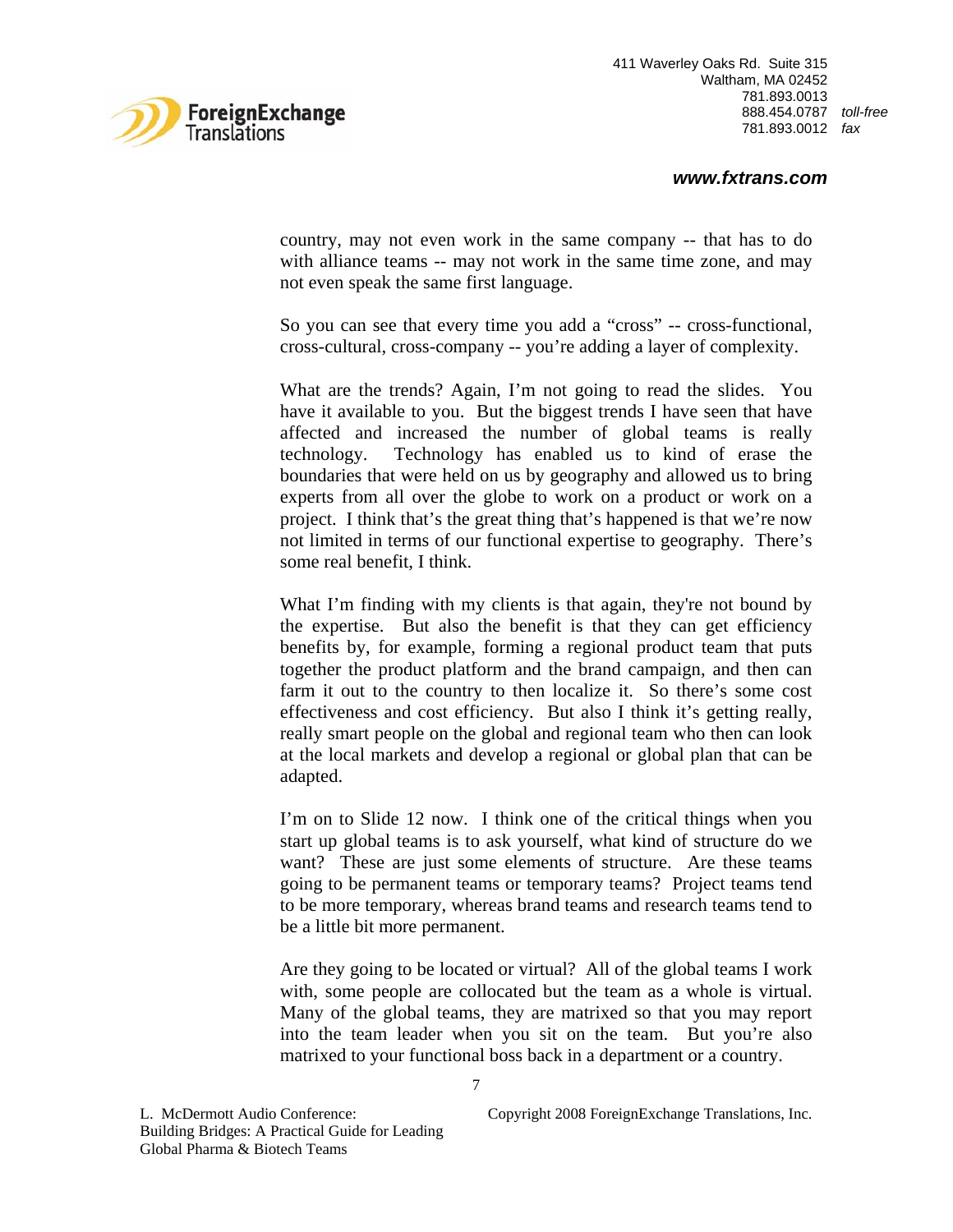

#### *www.fxtrans.com*

Even though I had self-managed or leader led, quite frankly, I've not worked with any self-managed teams since probably the early '90s. I think it was a concept that came and went. Most of the teams I work with have designated leaders.

This other concept, core or core and extended, is one that I find frequently. Most of the teams that we work with have seven to eight, maybe ten core members, and then they have other extended members where other functions are brought it. The regional teams that I was talking about that I'm working with on core, medical and marketing are core on this team. And then legal and public relations and human resources are brought in. Market analytics is core.

So again, form - for me, form follows function. So how you're structured really depends on what the charter is of your particular global team. We'll look at charter in just a minute.

So again, Slide 13 summarizes what's the size, what's the composition, what are the time requirements, are you going to have core or core and extended members, who is going to be the team leader. Those are questions.

This next slide, Slide 14, kind of in a graphic way shows what can become pretty complex. This is a slide for a global publications planning team that I worked with. So you can see in the middle are the internal members of the team for medical affairs, biostat, commercial, legal, clinical and regulatory. And then we have external members of the team. So for example, agencies and investigators and key opinion leaders and the medical writers and so forth. So they were also members of this global publications planning team. Again, this just graphically shows how complex this can get.

When we're working with teams, we use a very simple model that you see on Slide 15 that says, "Okay, is this a new team or an established team?" If it's a new team, then the first intervention that we use is what we call a Team Launch. If it's an established team, then we usually do some form of team assessment. And in both cases this leads to some form of team development.

L. McDermott Audio Conference: Copyright 2008 ForeignExchange Translations, Inc.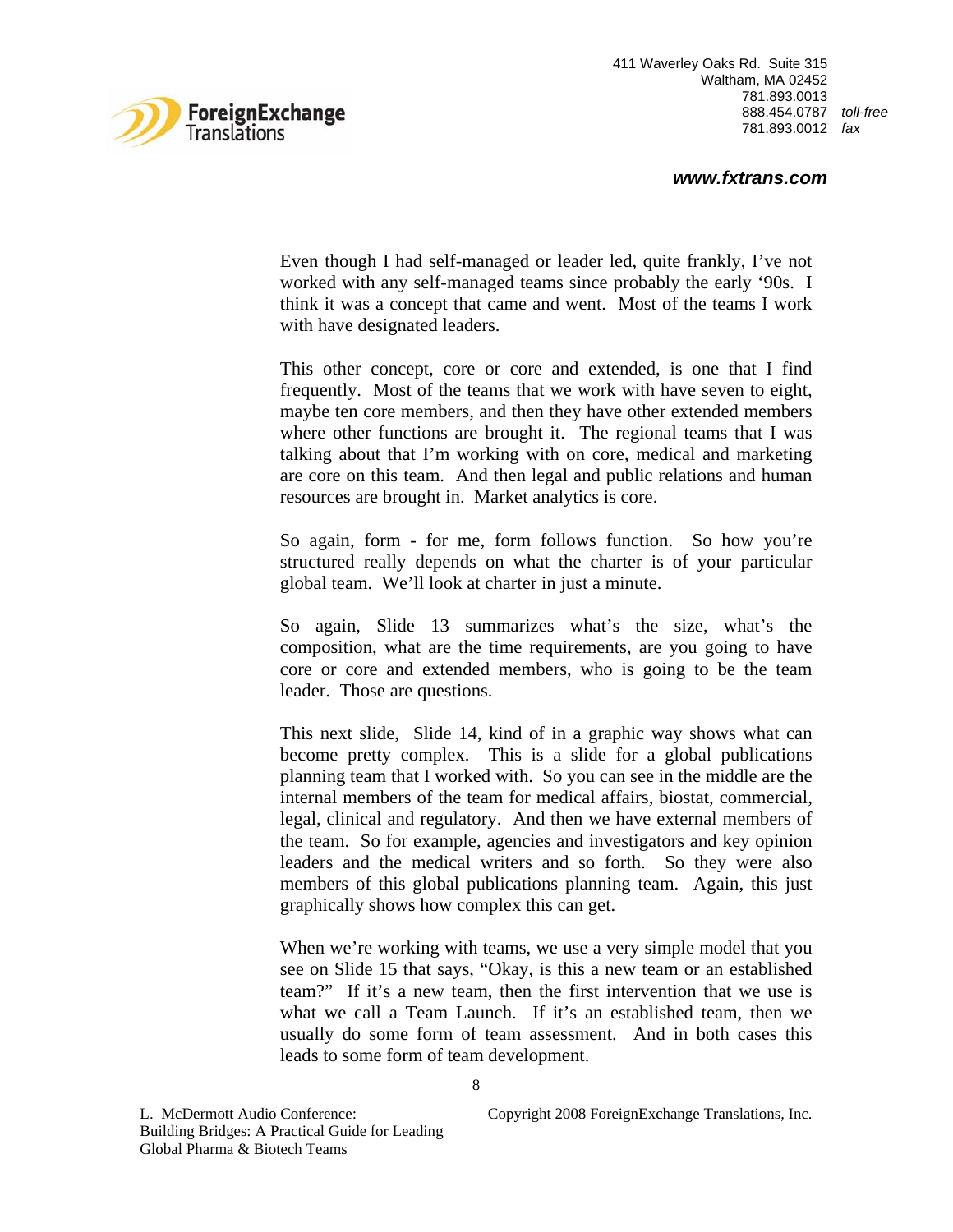

#### *www.fxtrans.com*

The model that we've developed that helps guide our work is the model that you see in Slide 16. The slides that follow, 17 and 18, define these elements. I am going to stay on Slide 16 because I don't need the written word. I know these elements by heart. So I'm going to stay on Slide 16 but the definitions for you who have the slides are back on 17 and 18.

So when we start launching a team, the first thing we want to do after the team is set up is to establish the team's charter and boundaries, which basically is the team's job description. The charter is its mission. Again, I'll go over that a little bit in a few minutes. The boundaries are really the job responsibilities of that particular team.

Then what we do is we help a team set up goals. Again, I'm going to cover maybe some tools that we use to do that. We definitely then want to look at who is going to play what role on the team and what competencies are needed. If there is any competency gap, how are we going to fill those? We look at what are the team processes? How are we going to work together? As I said, all of the teams I work with have a designated leader. But I firmly believe that these teams are successful only if they operate on the value of shared leadership.

Then finally, who are the key stakeholders of this team who aren't sitting on the team but who need to be understood and managed? So for example, if you've got a global team with members from different countries and different functions, clearly the stakeholders would be, for example, the country managers. It would also be the vice presidents or senior vice presidents of the functions that are being represented.

So what we do when we look at stakeholders is, who are the key people who can influence the success of this team and who gets the results of this team? Then how are we going to manage the borders that we have with them, which is really the interface between the team and the stakeholders?

So I'm going to jump ahead to repeat 16, which is flagged 19, and talk a little bit. Then I'll move on to Slide 20, which is, what do you do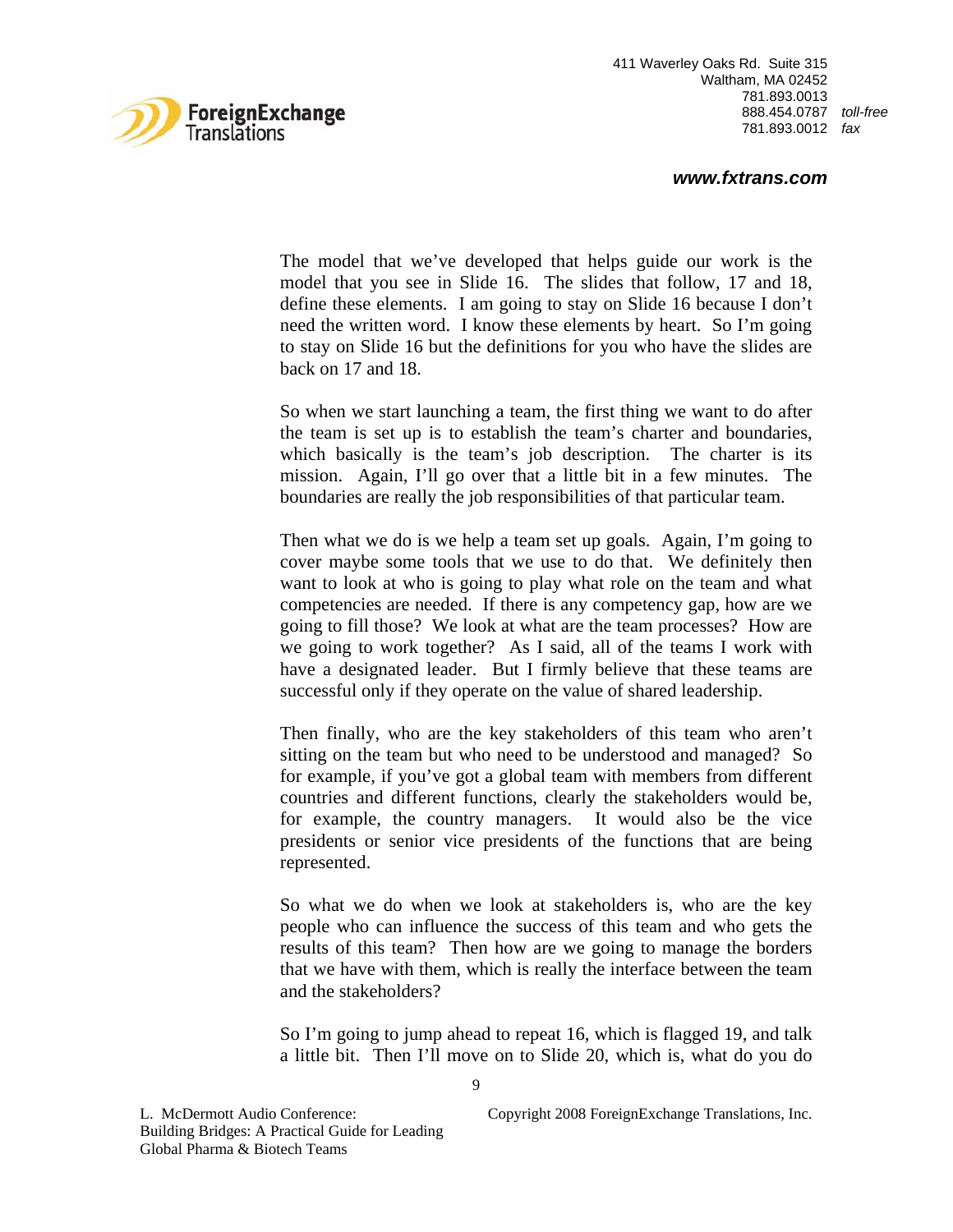

when you launch one of these global teams? What are some of the processes that you should use?

By the way, quite frankly I have not launched any global or regional team without it being face to face. I'm waiting because of technology. I'm waiting for that first opportunity to do a launch via videoconference. But so far my clients have all agreed that at least for the launch, to bring people face to face.

So what do we do minimally? I've got asked that question in Chicago. Minimally, if you're going to do a launch, if you have a limited amount of time, I would say the things that you really need to do are really text focused, which is make sure that people are clear on the charter on what the goals are for the team. Then I'll show you in a minute what an accountability matrix looks like.

So what's a charter? A charter, in French, is raison d' étre. Why do we exist? The key point that I make when we're setting up a team's charter is that no other organizational unit in this company should have your charter. It really needs to be unique. I call the charter and boundaries together - laughingly refer to it as "the sandbox you're playing in." The way to avoid, or at least lessen sandbox skirmishes with other functions, departments, units in an organization, is to be real clear on what your charter is, against what other charters might be for other units in the organization. So it's not a simple exercise. It generally takes about an hour and a half to do.

Here's some examples of a charter, starting on Slide 23. This was a global project team that was going to go to a country and help them look at their portfolio decision-making process. This actually is the charter of the regional teams I was talking about, the Latin American and Africa-Middle East teams. They really had two parts to their charter. They're supposed to deliver strategic product platforms, grand plans and core campaign. But they're also in place to facilitate the sharing of marketing and sales best practices across the region. So they have two major reasons why they exist.

Slide 25 is a tool. I developed this one day -- I think I was in Brussels -- and people were working on their charter and they were having

L. McDermott Audio Conference: Copyright 2008 ForeignExchange Translations, Inc.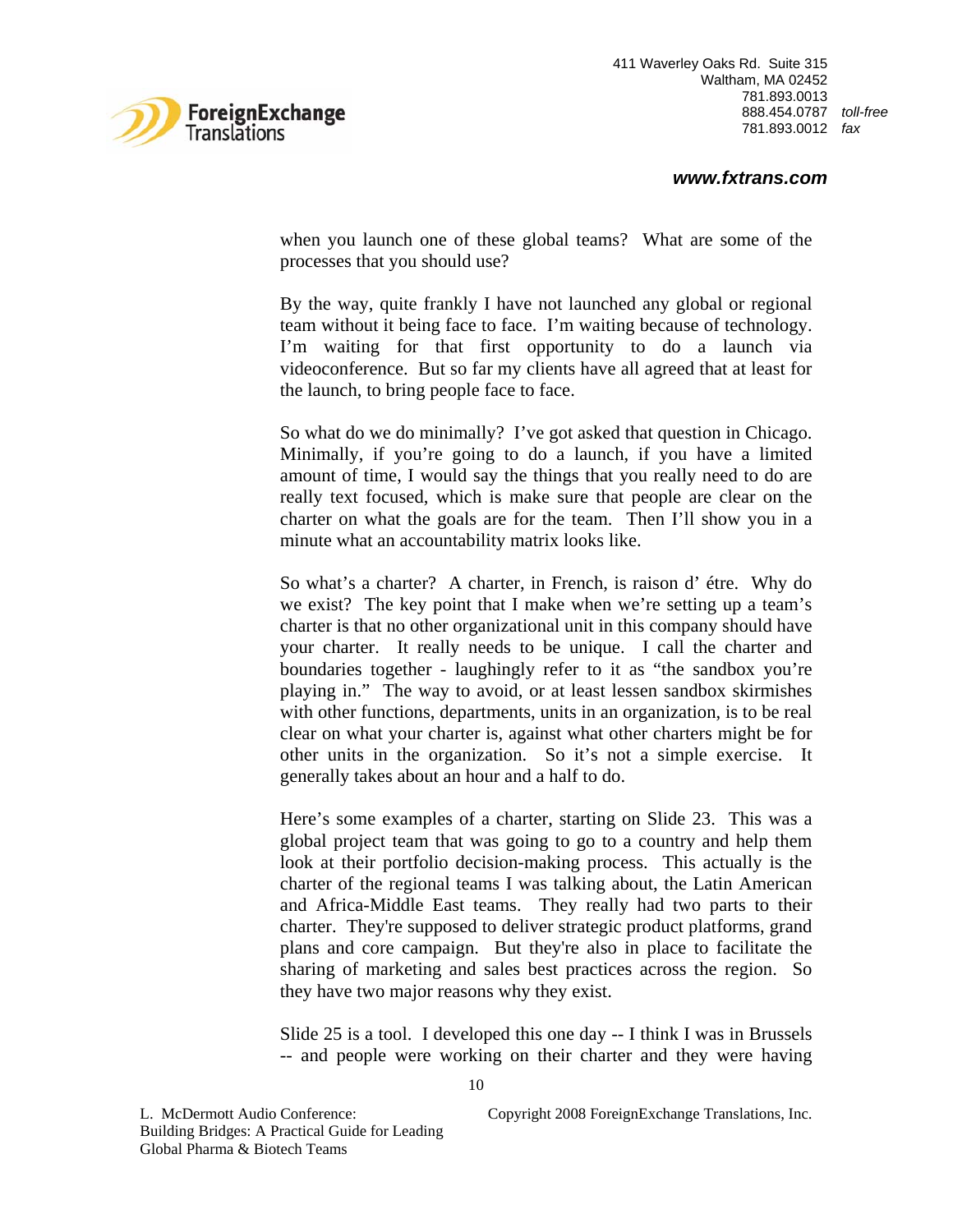

trouble with some verbs because I kept saying that verbs are really important because they differentiate your unit from somebody else's.

So I just developed this hierarchy of charter and boundary verbs. And as you can see from the top, it goes from really hard accountability verbs down to the bottom, which is much more soft advisory, consult, suggest verbs. You can have a team that's been formed just to provide input or consult or you can have a team that is designed to ensure something. So this is just a tool.

I talked about also once the charter's formed, then it's important that these global teams do goal setting. When I first started working the pharma industry, I would walk into the companies and the goal setting process was what I would call a Bottom-Up process whereby each function would say what they were going to accomplish that year. And then it would roll up and that would become the team's goal setting process.

Again, I was new to the industry. But naively, I said, "This makes no sense to me. If it's a team, it seems to me that the team should set its goals and then what each individual team member does will cascade from that particular team goal." So I developed this team goal setting process that I use with lots of different companies and functions and global teams. It starts with the team setting a striving goal, then setting no more than ten. I think ten is even too many goals for the year.

Let me show you on Slide 27, these are just some examples of some goals. Twenty-eight is another example. Again, I'm not going to read these to you. But then what we do once the goals are set, then we do what's called Develop a Team Accountability Matrix. What this is is a process to make sure that you're building mutual accountability for achieving the team's goals across the team because one of the things that we found with global teams is it's very easy - when somebody's located in Spain and somebody else is in New Jersey and somebody else is Australia, it's really easy to lose focus on the team's goals, particularly if you serve on a number of different teams and have country responsibilities as well.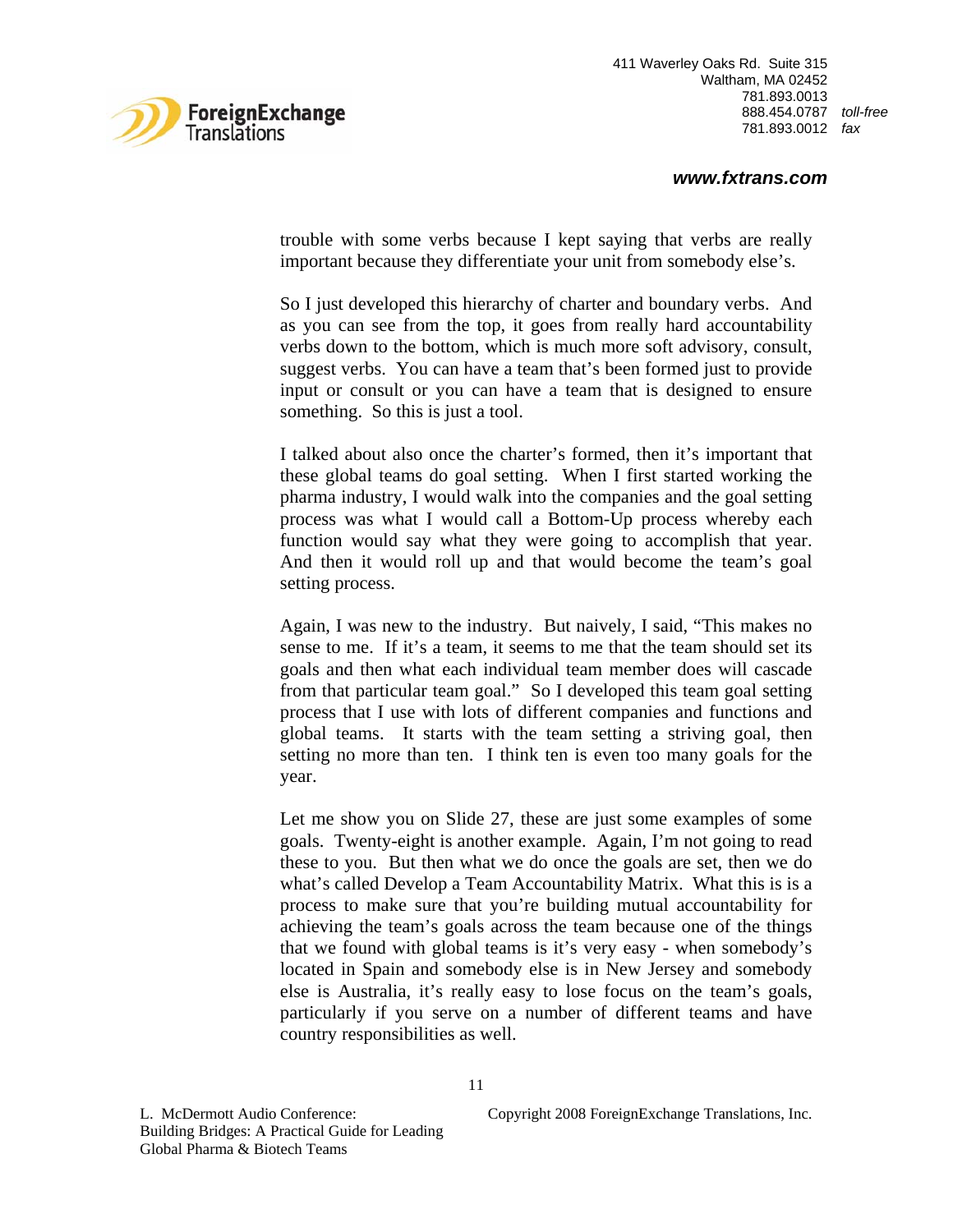

# *www.fxtrans.com*

So we think this process is a great team building process and also it's a great team accountability process. Basically, what you do is for each of your priority goals - again, ten is not a magic number. It's alliteration team top ten. Also it's a reminder to not have more than ten goals. And usually less is better. But assign a goal lead to each of the team's goals and then key support.

Visually, on Slide 31 you see a particular team with their driving goals. You don't see the actual team top. There are only four in this case and we don't have the actual goals in front of us. But you can see how you spread the wealth, so to speak, so that each member, or you try to have each member, be at least a lead or support on each and every goal. It's a really powerful process that I think works really well.

Now going back to the model, I think it's important also to make sure that you set up operating agreements. That's the part of the model that we call team process.

Again, I won't read the slide but Slide 33 and 34 and I believe 35, have examples of operating agreements that teams develop for how are they going to work together. I'm on 35 right now. I think the second bullet is a very interesting and helpful one in that they designate different local team members to coordinate each of their meetings. So it's not left just up to the team leader or any particular team member to always have to be the one coordinating it. Just an example of some operating agreements that one global team I worked with used.

Now when I ask global teams, when we do a team effectiveness session after they've been launched, and I ask them, "So which of these elements did you not spend enough time on in hindsight," the element of stakeholder management is clearly one that practically always gets identified because what happens when a team is getting started and forming is that they do spend a lot of energy on their own processes and their own goals, and how they're going to work together and so forth. It's easy. It's natural for them, particularly in the startup phase, to forget about those stakeholders. The things that tend to kind of kick them in the rear end and get them into trouble are the lack of stakeholder management.

L. McDermott Audio Conference: Copyright 2008 ForeignExchange Translations, Inc.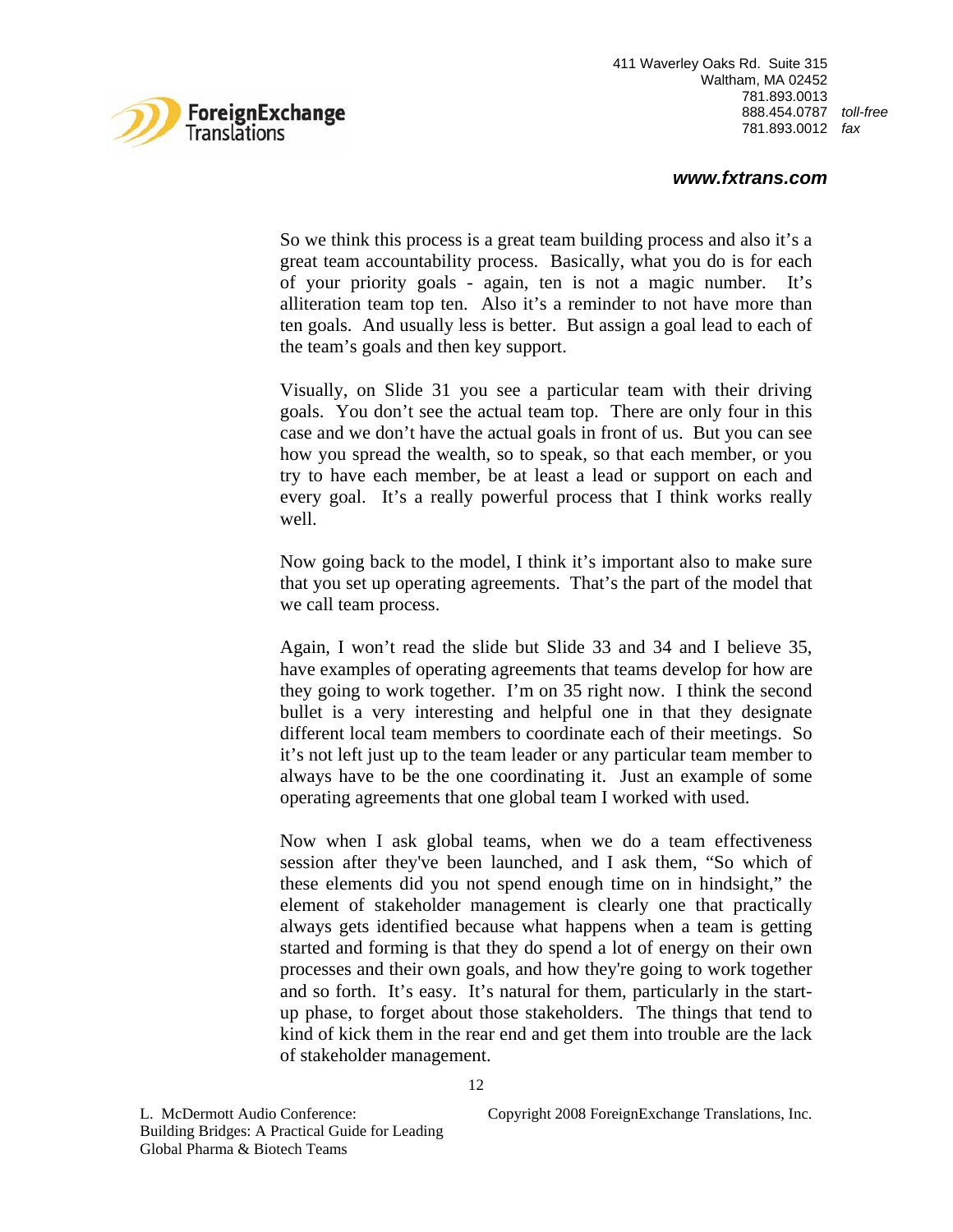

#### *www.fxtrans.com*

What I encourage teams to do at least is to map out who the stakeholders are, what kind of role they're going to have. Are they going to be decision makers? Are they going to be influencers? Are they going to be coaches for the team, or could they be a championship for innovation? That's what the pioneer is.

Now on Slide 37, what that shows is just a little worksheet that you can use to map out who is the stakeholder, what's their role, what do they need from the team, what are some issues that we may have with them, how are we going to manage them, who is going to be the board manager. The global team leader should not have sole responsibility for managing the borders with each of the stakeholders. So I think minimally, particularly if it's a situation where the global team members are matrixed to the team, everybody's got another boss. That's a key stakeholder minimally. So those are kind of some tools that we use when launching teams.

Let's move on to look at team development. These global teams, if you sit on them you know, have a lot of challenges. We talked about different cultures and languages and norms, differences in their actions, time zones. There's different stakeholders that demand different things -- the technology issue, misaligned goals. Again, I'm not going to read all of this. I think project management is an issue.

I also think that when team members are not collocated there can be disagreements, conflicts that are not so obvious as if you were walking past each other in the hall every day. That can become a problem. Then again, lack of clarity of charter and roles and responsibilities and so forth. My feeling is these teams are so fragile, particularly in the startup phase, that it's very important that you spend some time on team development.

Slide 42 shows a very simple assessment that you can use. I encourage team leaders to use this at the end of a telecom meeting or face to face, to just say, "How are we doing? What's working well? What do we need to change?" It can be done very simply and does not take that much time and can be like a little temporary health check that a team leader can use.

L. McDermott Audio Conference: Copyright 2008 ForeignExchange Translations, Inc.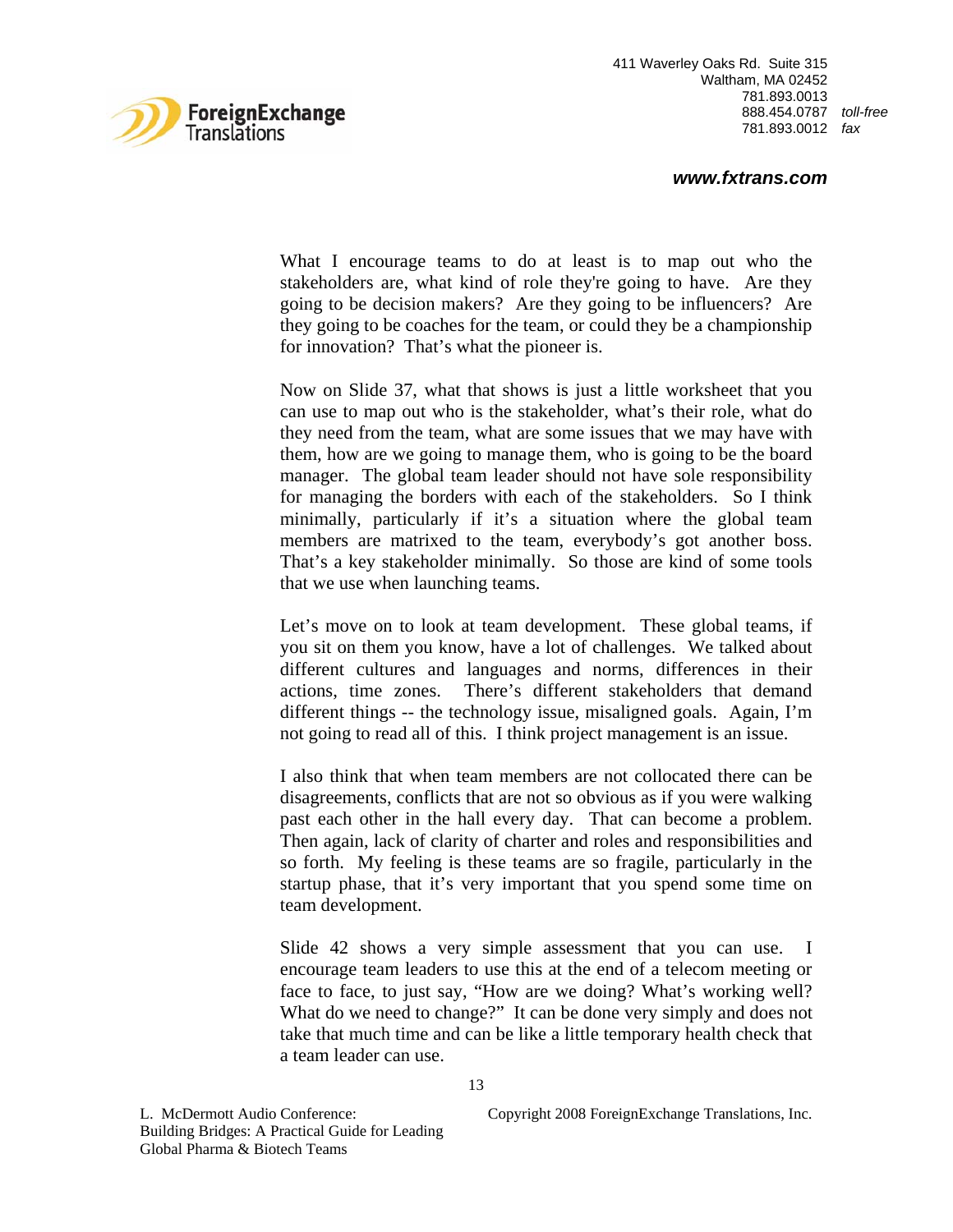

#### *www.fxtrans.com*

On the other hand, you can do a more formal team effectiveness or health check assessment. That's what we did with these Latin American, Africa-Middle East teams, is we developed a 60-question survey that covered each of these areas that you see on Slide 43. And we asked three or four questions under each and then some openended questions. What are the team strengths? What are some areas for improvement? I delivered those results in Mexico City and Cairo and had them in a one-day workshop so that we were looking at their results and then setting up action plans for how they were going to improve their effectiveness over the next year,.

I just think this is so critical. We were lucky in that we were able to deliver these results face to face. Even if you can't, it's important early on in the life of these global teams that you do some form of assessment. I should say I pulled it out just before the phone call. The area across the teams that they felt needed to be worked the most, was they needed to balance their local versus regional time allocation accountability and responsibility. Having one foot in their country and one foot in the regional team was causing a major time management issue for them.

That's something that we're going to be working on with them this year. You also have the opportunity to get your team leaders some 360 feedback, maybe do some team member 360 feedback and to also go out and ask stakeholders and/or customers for feedback.

Slide 45 is that slide I showed you before. And it's just to reinforce that if you're really going to become a high performing global team, you've got to spend time at it. You've got to work at.

Then Slide 46 is a reminder that if your team is dysfunctional in any way, it's probably time to go back to the basics.

Slide 47 shows some of the modules that we've been asked to help with over the year. All of our team development work, after the launch is done, is based on some form of assessment. I believe that every team's development needs to be customized. These are some of the modules that we've used and developed -- a module on team

L. McDermott Audio Conference: Copyright 2008 ForeignExchange Translations, Inc.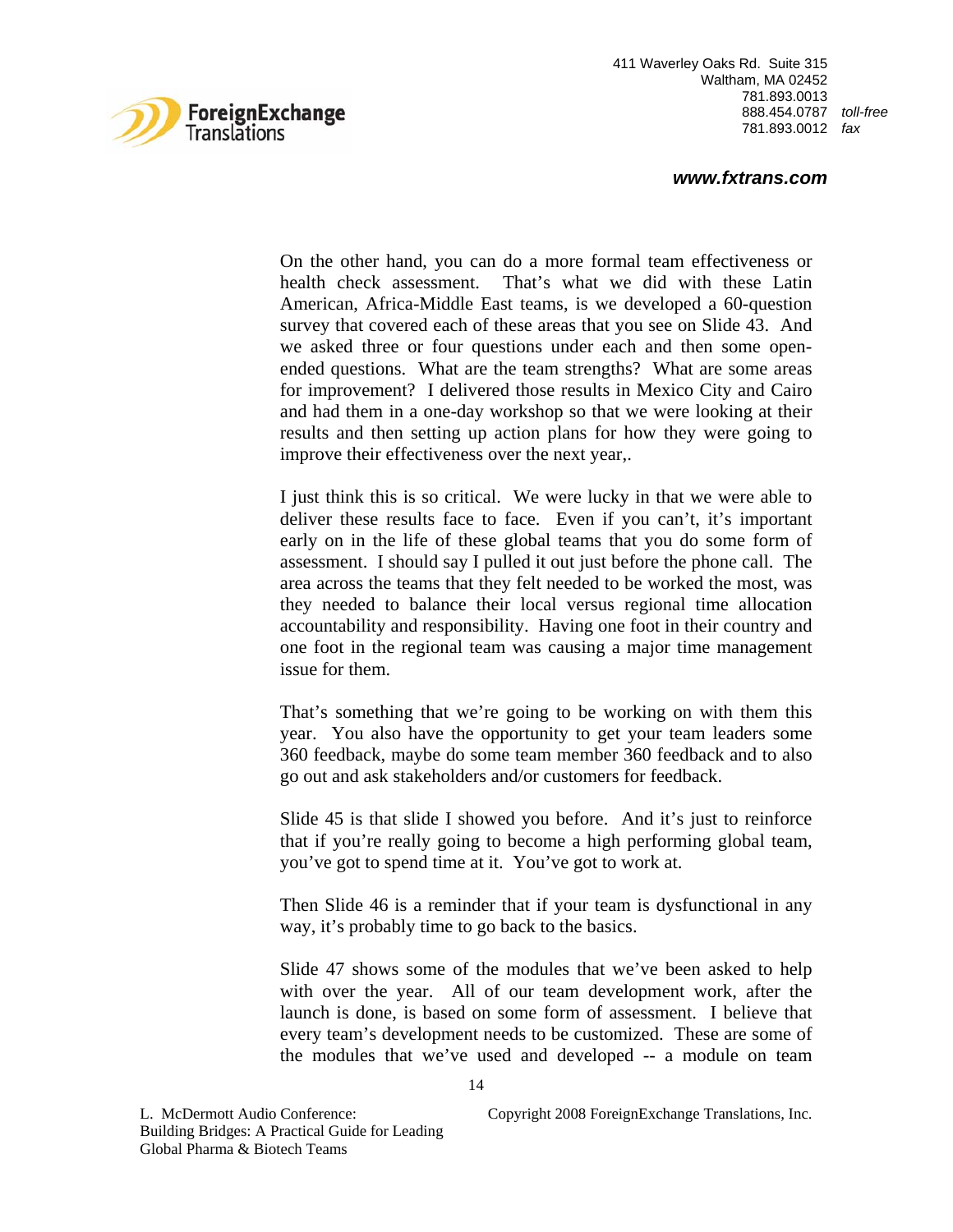

# *www.fxtrans.com*

communications; sometimes team role clarification needs to be cleaned up; team decision making is one that gets asked for frequently; conflict management; and last year I was asked to design a program on team emotional intelligence. So we now have a team emotional intelligence survey and some training materials for the team.

I added Slide 48. We won't have time to really go over this in depth. I have worked with global teams in the pharma and biotech space that are also alliance teams which, again, adds another cross. So now we've got cross-cultural, cross-functional, and now we have crosscountry when you add the alliance team aspect to it.

I said earlier that I love my work. I do. I really do. When I started the global team work I was really excited to be going around the world doing this work. But when I got my first opportunity to work with an alliance team, I really - well, it was a wonderful experience. I had a great first experience at it because my first alliance team wasn't a cross-cultural. One alliance team was located in Massachusetts and the other one in California, although somebody did say that between the East Coast and the West Coast there were a lot of cultural differences. I would not characterize that as a global team. It was a wonderful way for me to get my feet wet, working with alliances.

I'm working with an alliance now that one company is in Massachusetts and California, and the other company is located in Brussels and the UK. They formed a global development team. The team is not a marketed product yet. They're just in phase 2. So that is really a complex team.

I just added Slide 48 in here to just say these are some of the elements of complexity that need to get addressed when you're working with alliance teams that are global alliance teams.

Finally, I want to take a moment to look at leading these global teams and what it takes to be successful. First of all, I think that to just be on a global team demands potentially an additional set of competencies that you don't necessarily need when you're located in just a local team. You always need team members to have functional expertise. I think technology savvy is even more critical when you're on a global

L. McDermott Audio Conference: Copyright 2008 ForeignExchange Translations, Inc.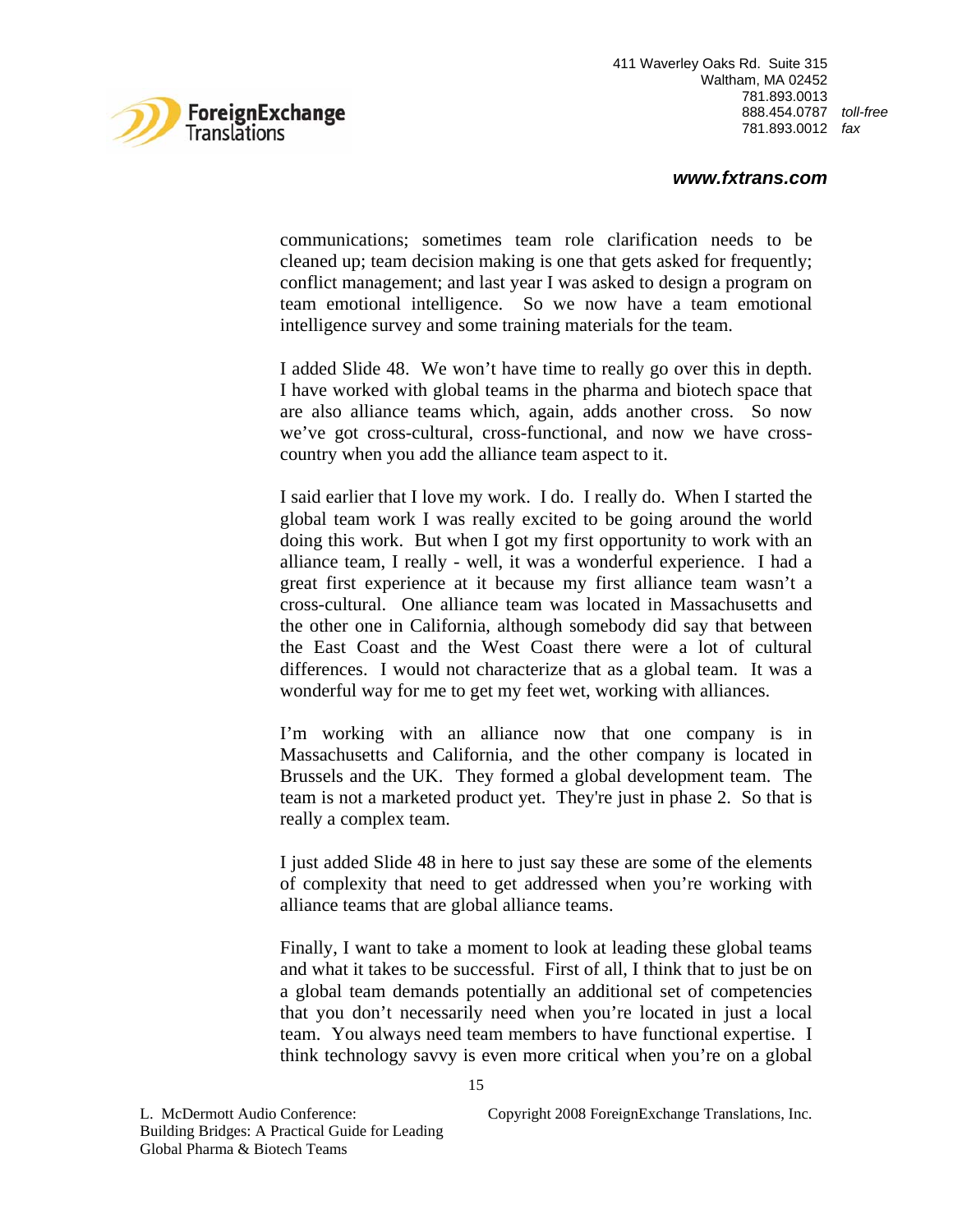

#### *www.fxtrans.com*

team because that's how you're getting your work done. Project management is important but again, you have the issues of the remote aspects that makes these competencies very challenging.

Relationship building and trust building are difficult when you've got remote teams that don't come together very often face to face. All of your interactions are either with technology, emails, whatever, and/or telephone calls and videoconferences. And it's really hard to build trust.

I think that another element is that in some of these global team members there could be a feeling of isolation because their team members are located all over the world. While they have colleagues sitting next to them in an office or a cubicle or whatever, they can feel remote and distanced from their other global team members. I think it's important that you have really good self-motivation people on your team who have a lot of discipline. Of course, then it becomes the problem of how do you manage meetings and how do you give performance reviews over the telephone, and that sort of thing. Those are all issues.

In terms of tips for effective leadership of global teams, I think you can divide that -- I'm on Slide 52 -- between what it takes to manage paths effectively and what it takes to manage relationships effectively. I think that these global teams need much more formal structures and processes, like calendared meetings and things like that so that you can manage the task process. Having a good project management system works really well.

Again, I think that -- Slide 53 -- the team leader needs to be really technically savvy. But don't overdo the bells and whistles because not everybody is in the same place personally, nor are their locations necessarily in the same place technologically. So it's almost like you have to work with the least common denominator.

In terms of relationships, I think that being a global team leader is probably one of the most complicated jobs there is. Somebody said it's like being an orchestra leader and your orchestra of members are all over the globe. And you can't see them, unlike the Philharmonic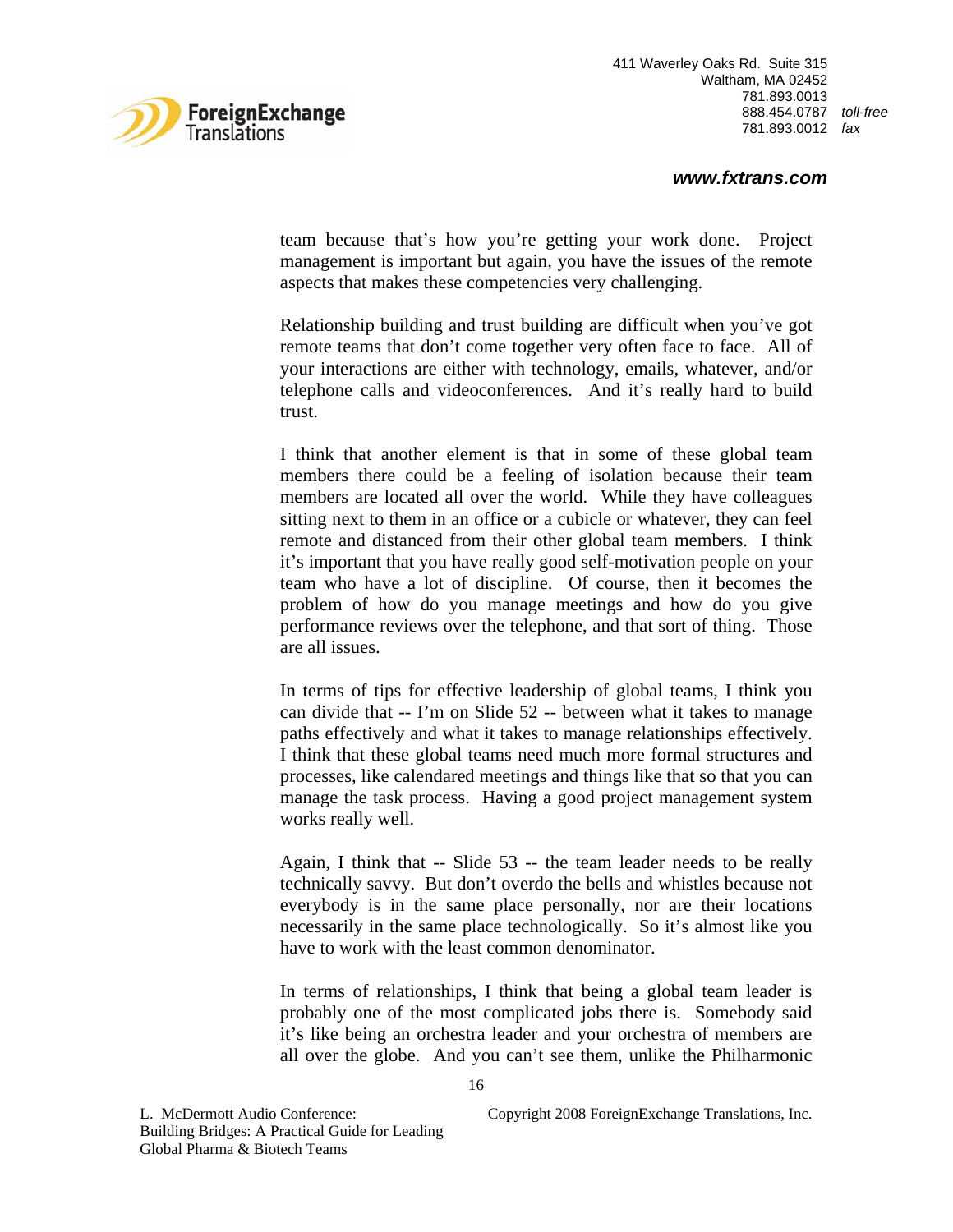

where he's got everybody in front of him or she's got everybody in front of her.

But it's being like an orchestra leader, as I said, when you have farflung orchestra members. I think it's very important that you select these global team leaders very carefully and get 360 feedback for them. Get team effectiveness assessment feedback for them so that you can really develop them, because it's a great job. I always say to groups of global team leaders that if you do this well, your career will be in good shape because it's a small population that can really be effective.

I'm on Slide 55 now. And I just want to note something about that top bullet, about being patient. I'm thinking about a woman who's a client of mine who had a new Japanese team member that just was not getting on board as quickly as she wanted him to be. She knew he played golf and she plays golf. So what she did was she just picked up the phone and said, "Get your clubs ready. Get us a tee time. I'm coming to Japan to play golf with you."

She really didn't have the time to do that, she told me. But she just said - and I was coaching her. She said, "You know what? I think this is going to be the best thing to do to get this guy on board," because he was really going to be a critical team member. So that's what she did and things have been great ever since she did that.

Slide 56 is the Chinese symbol for danger and opportunity. Slide 57 is a picture of Janus, the god. Both are a reminder that these teams are really complex, that you need to look inside and outside at the same time, and they present a lot of complexity but a lot of opportunities as well.

Then my final Slides, 58, 59 and 60, really just summarize some of the things that we've been talking about today. I think that with these global teams it's really important for the team leader and the team members to use whatever technology or processes to make sure that you are building relationships because that's, I think, the most difficult part of these global teams that needs to be managed. Thank goodness

Building Bridges: A Practical Guide for Leading Global Pharma & Biotech Teams

L. McDermott Audio Conference: Copyright 2008 ForeignExchange Translations, Inc.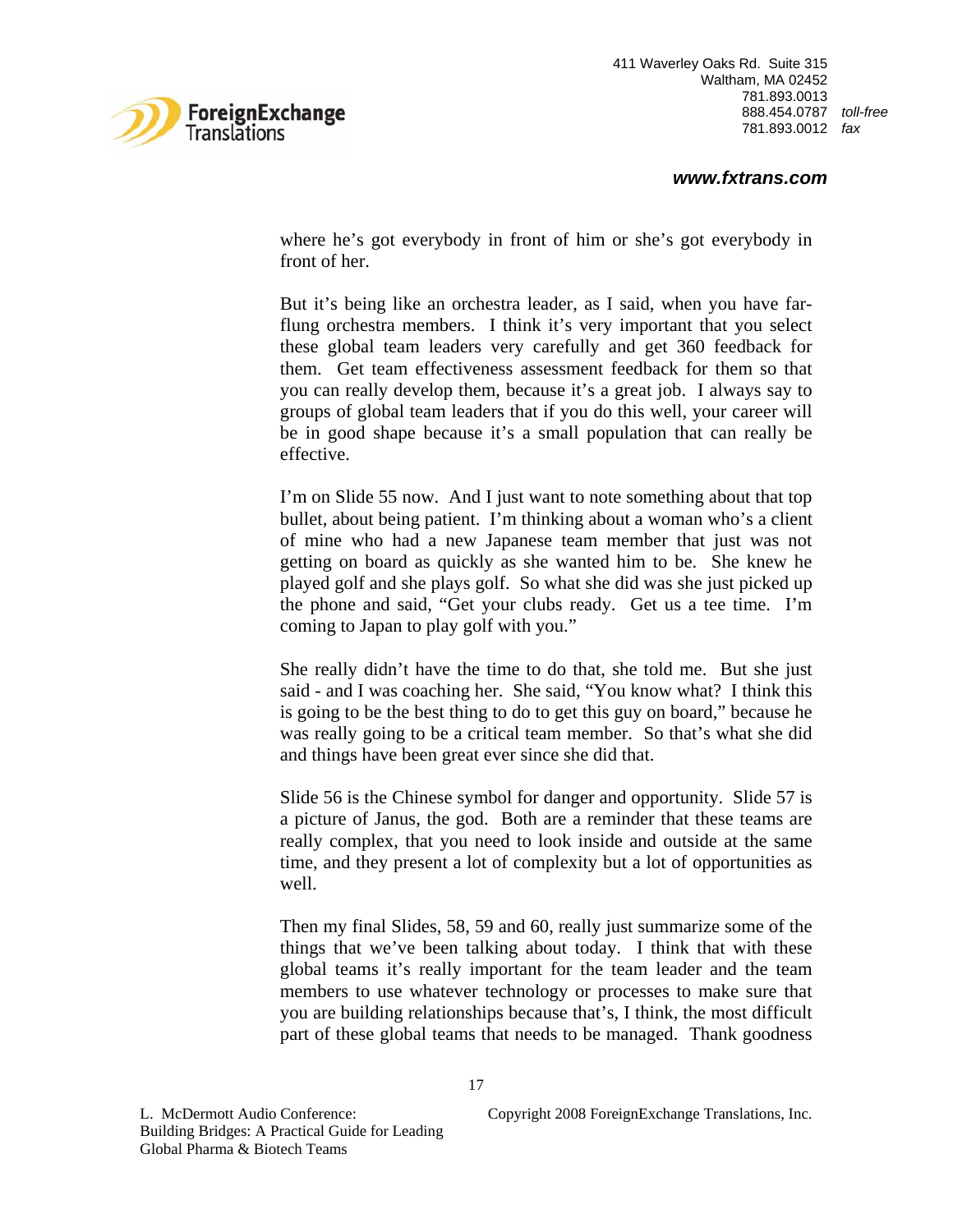

#### *www.fxtrans.com*

we've got things like Facebook now and that type of thing that can be adapted and used to help build these relationships.

Let me end my presentation just by saying there's some resources on Slide 61. In addition to our book, we've developed several eBooks that are available on our Web store. Then I put my client list and my bio at the back of the presentation.

So I've gone through this pretty quickly. I hope you have some questions and I'm going to open it up for that.

**Evan Pollock:** Thank you very much, Lynda. Members of the audience, we would now like to take your questions. If you would like to ask a question, simply press star 1 and an operator will queue you when it is your turn. Again, that's star 1 and the operator will be with you.

> As moderator I would like to take the liberty of asking the first question. Lynda, with technology getting increasingly better, do global teams really need to meet face to face?

**Lynda McDermott:** Well Evan, I think I covered that but let me reiterate that again. I just can't emphasize enough how important it is minimally to pull people together face to face for two days. It can be done in two days so that you have an opportunity to break bread and do something social. I think it's really important that you bring these global teams face to face.

> I asked the audience in Chicago how many - just for a range of answers to this - how often are they meeting with their global teams. The minimum I heard was once a quarter. I actually heard from one woman. I don't remember what company she was with but her global team comes together once a month.

> These regional teams that I'm working with in Latin America and Africa-Middle East, they have come together in this last year, including the launch, three times plus this final meeting we had where they rolled out their core campaign. So they're meeting about once a quarter. I think the more you can do it, the more productive.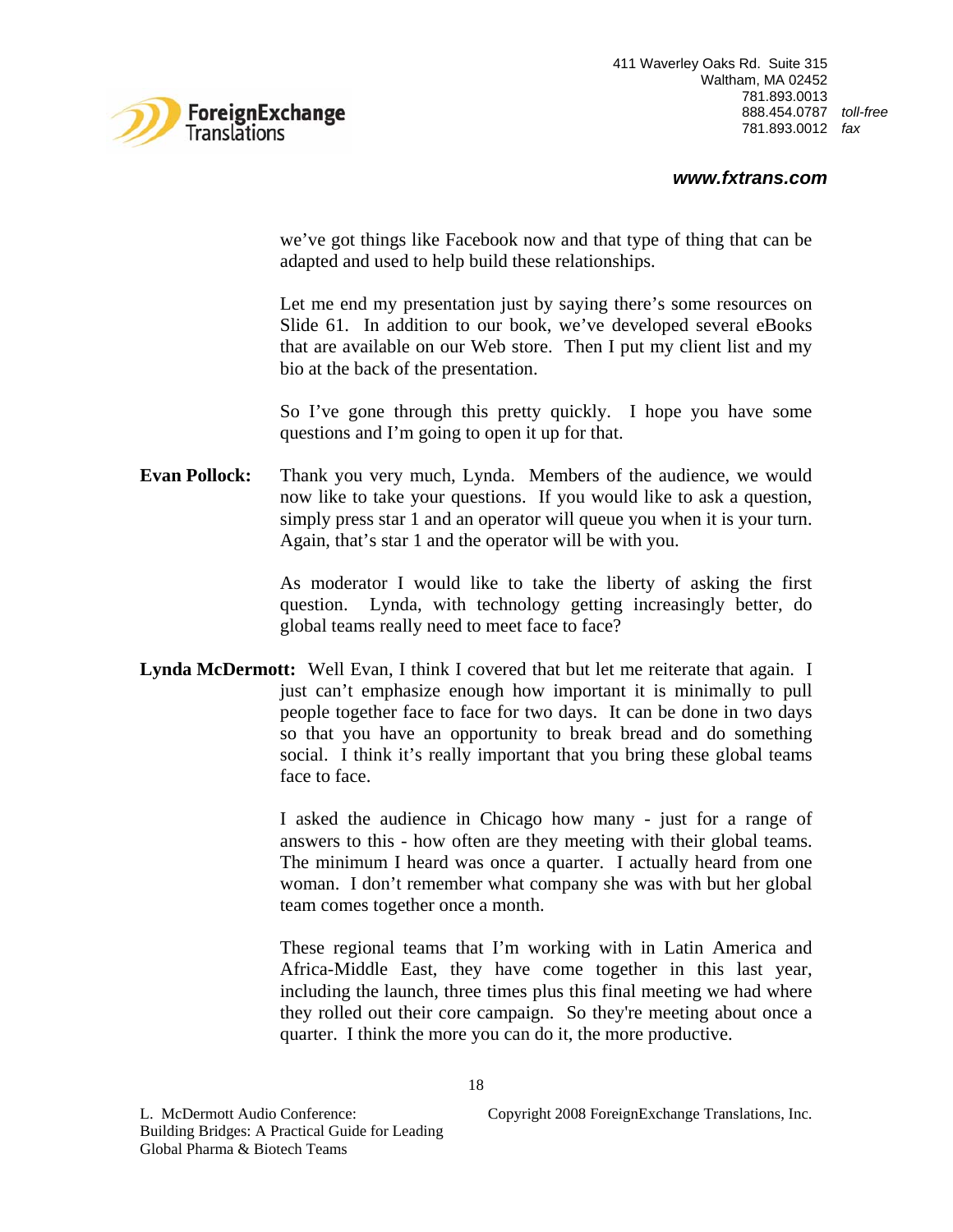

# *www.fxtrans.com*

I have to tell you that these teams - this team effectiveness survey that we did, on a scale of 1 to 10 across the teams, African-Middle East, the average score was 7.82 on a scale of 1 to 10 in terms of overall effectiveness. I have not seen that high of a score for a global team in its first year. I would submit it's because they've met several times face to face.

- **Evan Pollock:** Thanks very much. Again members of the audience, simply press star 1 and the operator will queue you when it is your turn. (Michelle), do we have anyone in the queue at this time?
- **Operator:** Yes. We'll go first to (Mike) in Cambridge.
- **Evan Pollock:** Go right ahead, (Mike).
- **(Mike):** Yes. It's really two questions. One is, maybe you can comment on the idea of having us do reporting. And how is that managed globally by having individuals report into the team leader as well as into their functional department? And how are things like performance reviews and salary adjustments handled in those situations? So that's one.

And then the other is the concept of having individuals not only working on one team but they may be on multiple teams. And how do you get individuals to commit to your team when they also have commitments to other teams, and doing that effectively?

**Lynda McDermott:** Thank you. Let me take the first one. Actually, that team effectiveness survey I mentioned that we just did, the time management issue was one issue, which I think speaks to your second question.

> The other thing they said that needed to be worked on this year, meaning 2009, is that they have a global performance management system. But not 100% of the people who are serving on the global team have integrated their global team objectives with their other objectives to their functional boss. So they know - everybody knows that this is definitely something that needs to be worked on this year.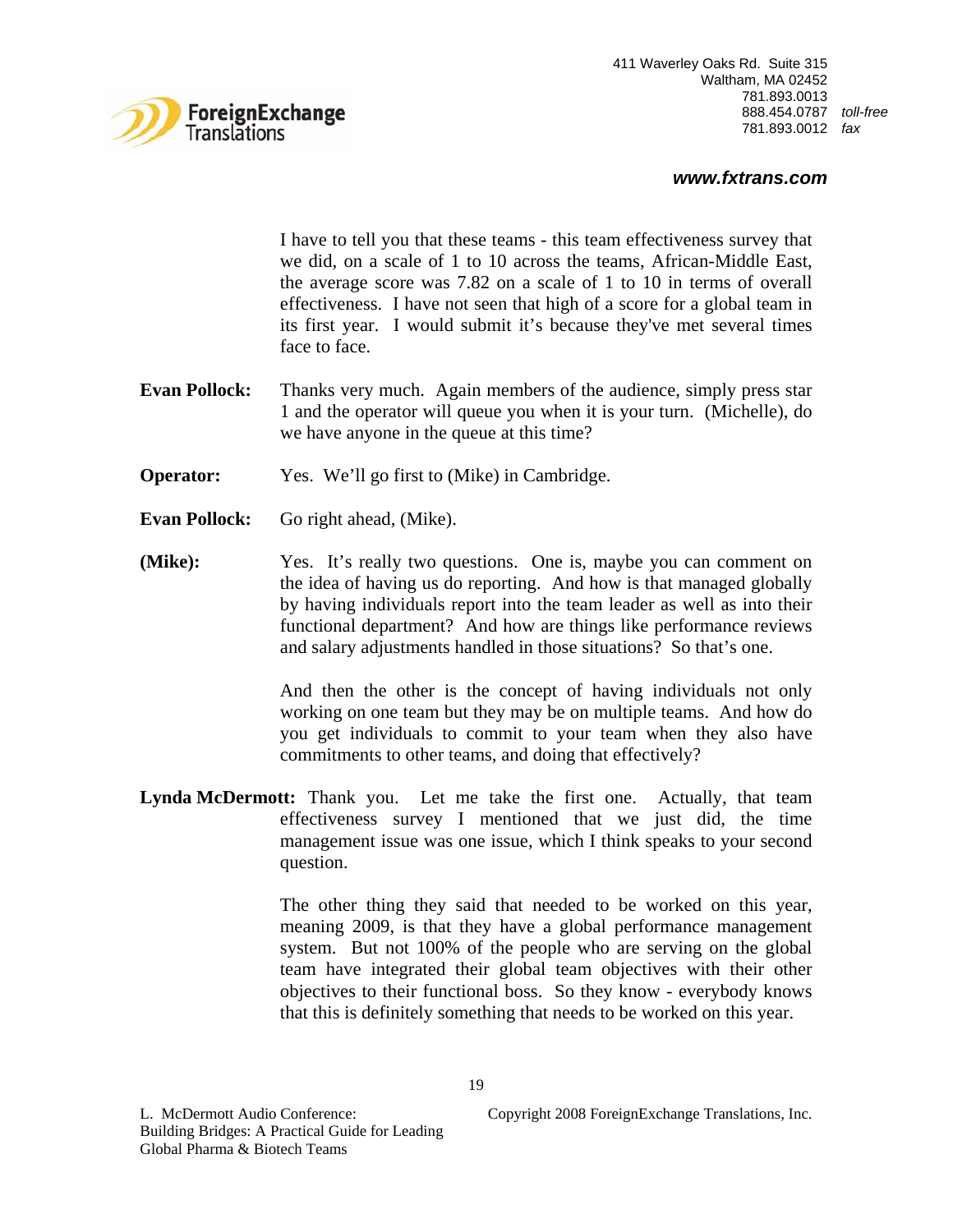

# *www.fxtrans.com*

My answer to you is I think the goal setting process that I showed you earlier is a way of getting clarity around who's responsible for what. But in order to put accountability and put teeth into it, I really believe those objectives need to be part of that individual's overall objectives, whether or not they work just on one team or multiple teams.

This next year as well - this year we got the team some feedback. Next year we've got to work on the performance management feedback system because there isn't anything - there's nothing in place to legitimize the global team leader giving feedback back to the functional boss. I mean, they could pick up the phone and do it but they need to be legitimized to do that. That's something that we need to be putting into place with these teams that I'm working with now because that's what we've put into place before.

So did I answer that question, the first question at least?

- **(Mike):** So it sounds like that's being put in place. We're sort of facing some of those same challenges in what we're doing here in terms of moving a committee, a functional type structure, into a more team responsibility structure where the team leader has input into and does those reviews and objectives, and balancing that with the functional structure. Or it's something that is kind of evolving. I just wanted to know if you had any thoughts and guidance on how to implement that.
- **Lynda McDermott:** I think minimally what you can do, what I've helped teams with, is to get the objectives at least rolled up, as I said before.

Then also, if the organization has any kind of a competency model, minimally let the team leader evaluate the competencies so that the team leader is giving feedback to the functional boss on two levels. One is what the person has accomplished against their objectives and how they've been doing it. How are they performing as a team member? I would do that.

The other thing I think you asked me if I recall, was what happens when people work on multiple teams. In pharma, for me that's more the norm than not, is that they work on multiple teams. Frankly, that accountability matrix worksheet that I showed you, that's a great -- not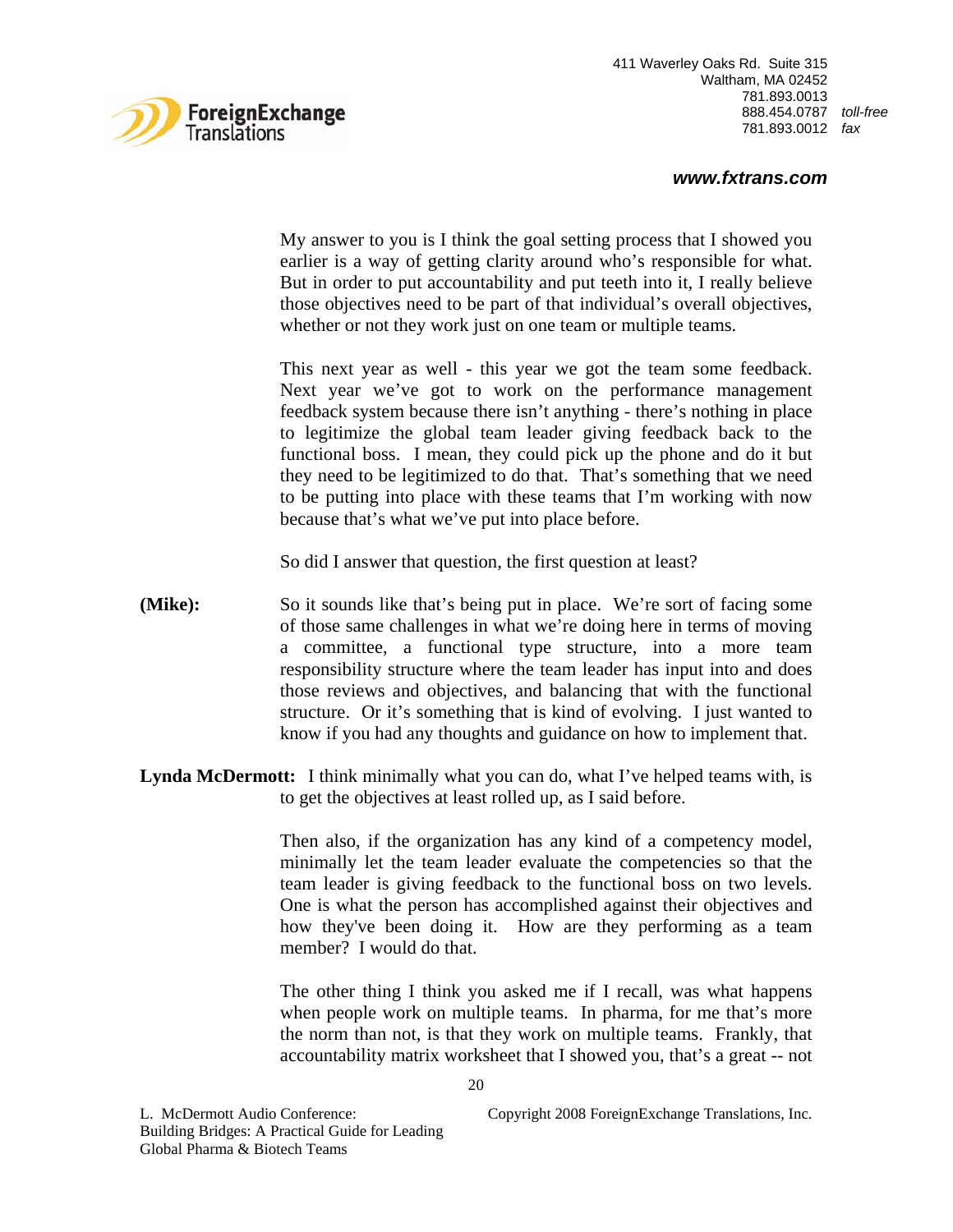

the worksheet itself. But the process by which the team establishes leads and support for its goals is a wonderful way of accommodating and accounting for that.

For example, if the team is setting goals and functionally, it makes sense for Mary to be the lead on this goal because it's a biotech goal or whatever. But Mary says, "Time out, guys. I'm not only on this team. I've got this team and this team. And this is where we are in their goals and their development cycle. And I just can't take that on as the lead. I'm happy to support. Could somebody else do the lead?" That's been a wonderful thing that we've seen that helps people accommodate to that.

The other thing is that you've got to constantly be giving the team leader feedback. If you sign on for a goal and then something else happens on the other teams that you're on that demands your time, you've got to engage all the team leaders in looking at, well, what's in the best interest for the company as a whole.

- **Evan Pollock:** (Mike), does that answer your question?
- **(Mike):** Yes. Thank you.
- **Evan Pollock:** Thank you very much. (Michelle), do we have anyone else in the queue at this time?
- **Operator:** No, sir.
- **Evan Pollock:** One more time, folks. Press star 1, please and an operator will queue you when it is your turn.

Lynda, I do have another question, if I may ask. What are the critical factors - I know you've touched on the global alliance teams. What are the critical factors leading to global alliance team success?

**Lynda McDermott:** Well I think you start off with - actually, I had a slide earlier. I think it's very, very important that you do the chartering and the goals in the roles process.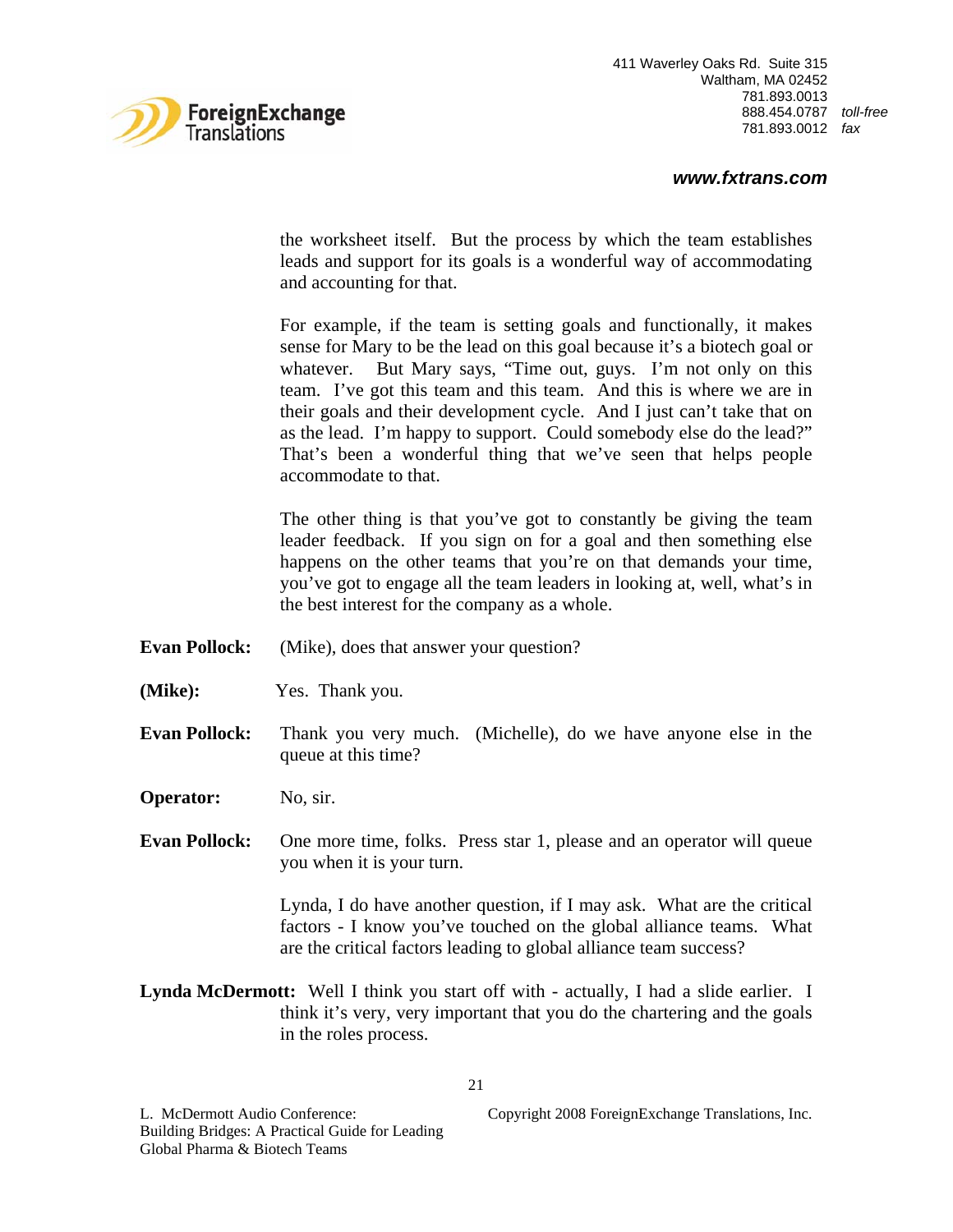

# *www.fxtrans.com*

I think what happens with these alliance teams – again, another form of complexity – is that simply that if you've got a partner that's never been in an alliance, the charter and the goals and the roles are what's going to drive the work that needs to get done. I have found that the biggest breakdown in trust on alliance teams is because I thought you were going to do something and you didn't deliver. Therefore it's really impacting the trust issue. So if you can at least up front get clarity on the charter and the goals and the roles, I think it goes a long way.

I also think it's really important that you do frequent health checks with these alliance teams because you've got that added complexity of another company. By definition, there's a geographic issue. Even if they're down the road, there's a few graphic issues because you're not collocated. Things can happen.

What I have found in alliances is that - what did somebody say the other day in a session I was running? The stakeholders in alliances start to meddle. The stakeholders that aren't on the alliance team can really start to meddle. All stakeholders can meddle. But on alliance teams there seems to be more meddling that goes on around the stakeholders that aren't on the team. I think stakeholder management is also something that's really critical.

- **Evan Pollock:** Thank you, Lynda. Again folks, star 1 to ask a question. (Michelle), do we have anyone in the queue at this time?
- **Operator:** No, Mr. Pollock.
- **Evan Pollock:** Thanks very much. Lynda, another question for you. What are the characteristics of the most effective global team leaders?
- **Lynda McDermott:** Well I don't want to reiterate the slides that I had. But if I think about the competency that is most critical, I would have to say that I think that the strategic competency is most critical for global team leaders because leading a global team, they've got a number of functions reporting in to them -- probably only one of which they have a lot of experience.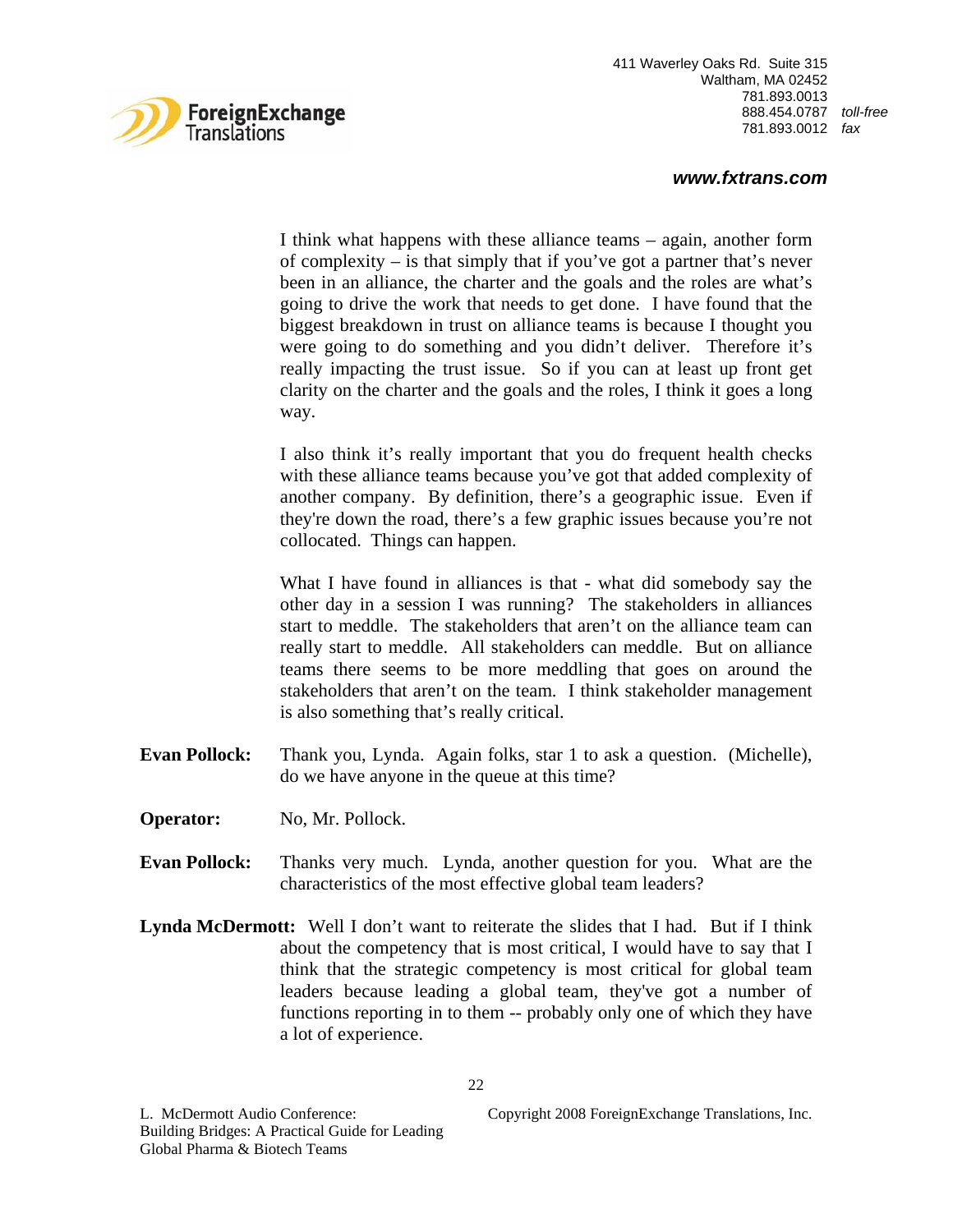

# *www.fxtrans.com*

So if you have a global team that's got medical and marketing and that sort of thing, and you've just come out of marketing, that's going to be your primary frame of reference. You've got to stay kind of above the cross-functional fray, if you will, and keep a strategic perspective on the cross-functionals, on the market.

I also think that I talked about the patience factor. So for the competency it's strategic. The characteristics I think that uniquely define the steps for these global team leaders is the ability to balance the empathy and respect that your global team members want and deserve, with all their language differences and cultural differences and demands going on, particularly if it's a matrix team, that you really have to balance that though with a strong sense of accountability and keeping your team members on task, keeping them meeting their milestones and their deliverables.

So I think it's an art to be able to balance both the patience and the empathy with a strong project management and accountability focus. Not everybody is capable of doing that, so it's a great job if you can do it.

- **Evan Pollock:** Thank you very much. Again folks, star 1 to ask a question. I'll check one last time. (Michelle), do we have anyone in the queue?
- **Operator:** No, sir.
- **Evan Pollock:** Then we will wrap up for today. I'd like to thank Lynda McDermott. And I'd also like to close with some additional information.

First, a reminder. In the email we sent out containing the dial-in instructions, we also included directions for accessing an online evaluation form. Please take a few minutes after the conference to fill out and submit that form. Your feedback is key is guiding our continuous improvement process so that we can bring you the highest quality audio conferences possible. Thank you in advance for your feedback.

Also, if you require a certificate of attendance for this audio conference, we can provide them. Simply use your evaluation form to